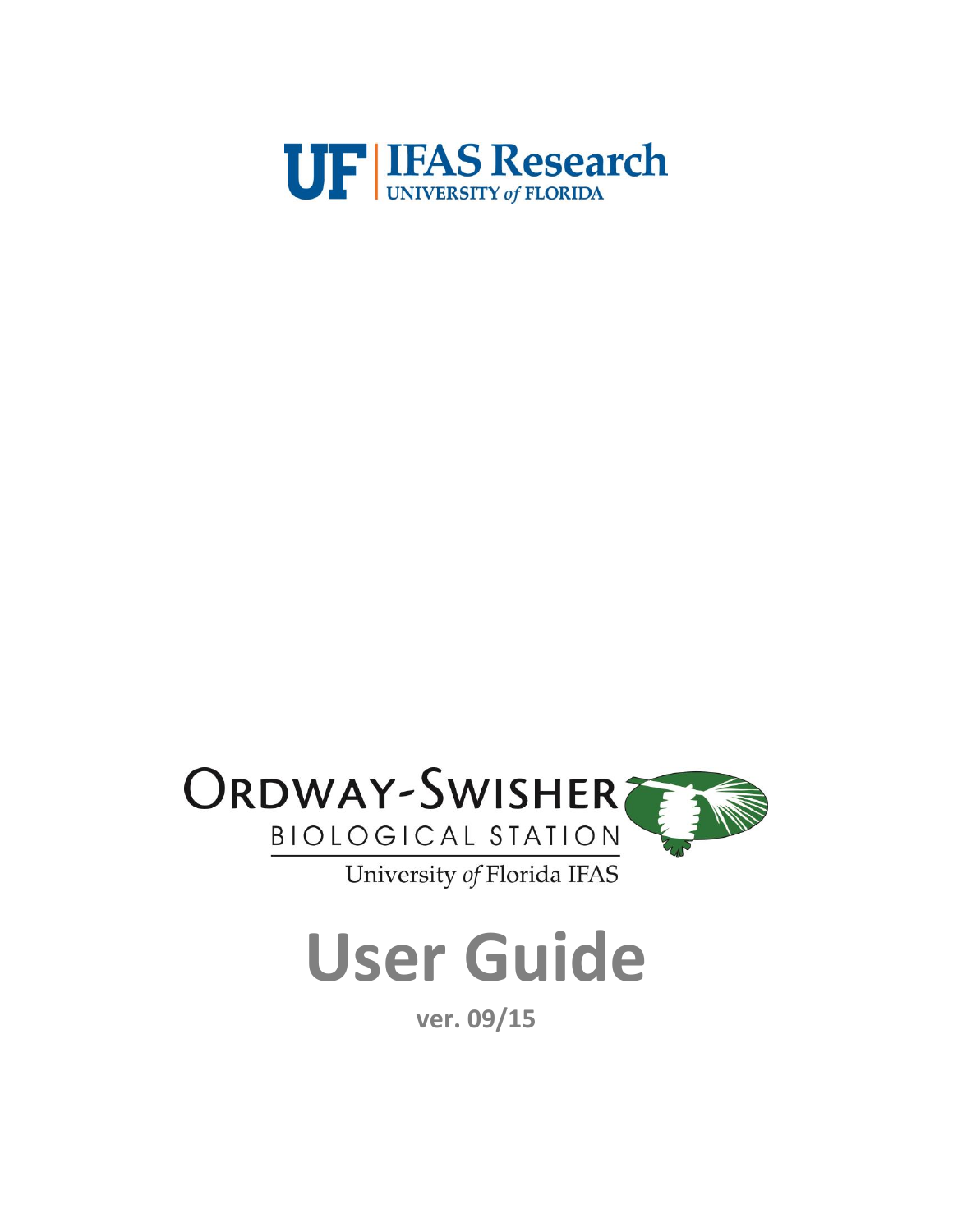|                                                                                                                                                                                                                                                          | 1                        |
|----------------------------------------------------------------------------------------------------------------------------------------------------------------------------------------------------------------------------------------------------------|--------------------------|
| UF & OSBS Policies Manual Communication Communication Communication Communication Communication                                                                                                                                                          | 1                        |
|                                                                                                                                                                                                                                                          | 1                        |
|                                                                                                                                                                                                                                                          | 1                        |
|                                                                                                                                                                                                                                                          | 1                        |
| Addresses & Communication Information [11] Addresses & Communication Information Information Information Information                                                                                                                                     | 1                        |
|                                                                                                                                                                                                                                                          | 2                        |
|                                                                                                                                                                                                                                                          | 2                        |
| II. CONDUCTING RESEARCH, EDUCATION, AND SPECIAL USE ACTIVITIES AT OSBS MARKET AND ALLOWING RESEARCH, EDUCATION, AND SPECIAL USE AT OSBS MARKET AND AN ASSESSMENT AND RESEARCH,                                                                           | 3                        |
|                                                                                                                                                                                                                                                          | 3                        |
|                                                                                                                                                                                                                                                          | 3                        |
|                                                                                                                                                                                                                                                          | 3                        |
|                                                                                                                                                                                                                                                          | 3                        |
|                                                                                                                                                                                                                                                          | 4                        |
|                                                                                                                                                                                                                                                          | 5                        |
|                                                                                                                                                                                                                                                          | 5                        |
|                                                                                                                                                                                                                                                          | 6                        |
|                                                                                                                                                                                                                                                          | 6                        |
|                                                                                                                                                                                                                                                          | 6                        |
|                                                                                                                                                                                                                                                          | 6                        |
|                                                                                                                                                                                                                                                          | 6                        |
|                                                                                                                                                                                                                                                          | 6                        |
|                                                                                                                                                                                                                                                          | 6                        |
|                                                                                                                                                                                                                                                          | 7                        |
|                                                                                                                                                                                                                                                          | 7                        |
|                                                                                                                                                                                                                                                          | 7                        |
|                                                                                                                                                                                                                                                          | $\overline{\phantom{a}}$ |
|                                                                                                                                                                                                                                                          | 7                        |
|                                                                                                                                                                                                                                                          | 7                        |
|                                                                                                                                                                                                                                                          | 7                        |
|                                                                                                                                                                                                                                                          | $\overline{7}$           |
|                                                                                                                                                                                                                                                          | 8                        |
|                                                                                                                                                                                                                                                          | 8                        |
|                                                                                                                                                                                                                                                          | 9                        |
|                                                                                                                                                                                                                                                          | 9                        |
| Safety Considerations [111] Marshall Safety Considerations [11] Marshall Safety Considerations [11] Marshall S                                                                                                                                           | 10                       |
|                                                                                                                                                                                                                                                          | 10                       |
|                                                                                                                                                                                                                                                          | 10                       |
| <b>APPENDICES</b><br>Policies <b>Constituents</b> and the construction of the construction of the construction of the construction of the construction of the construction of the construction of the construction of the construction of the constructi | 11<br>13<br>16<br>17     |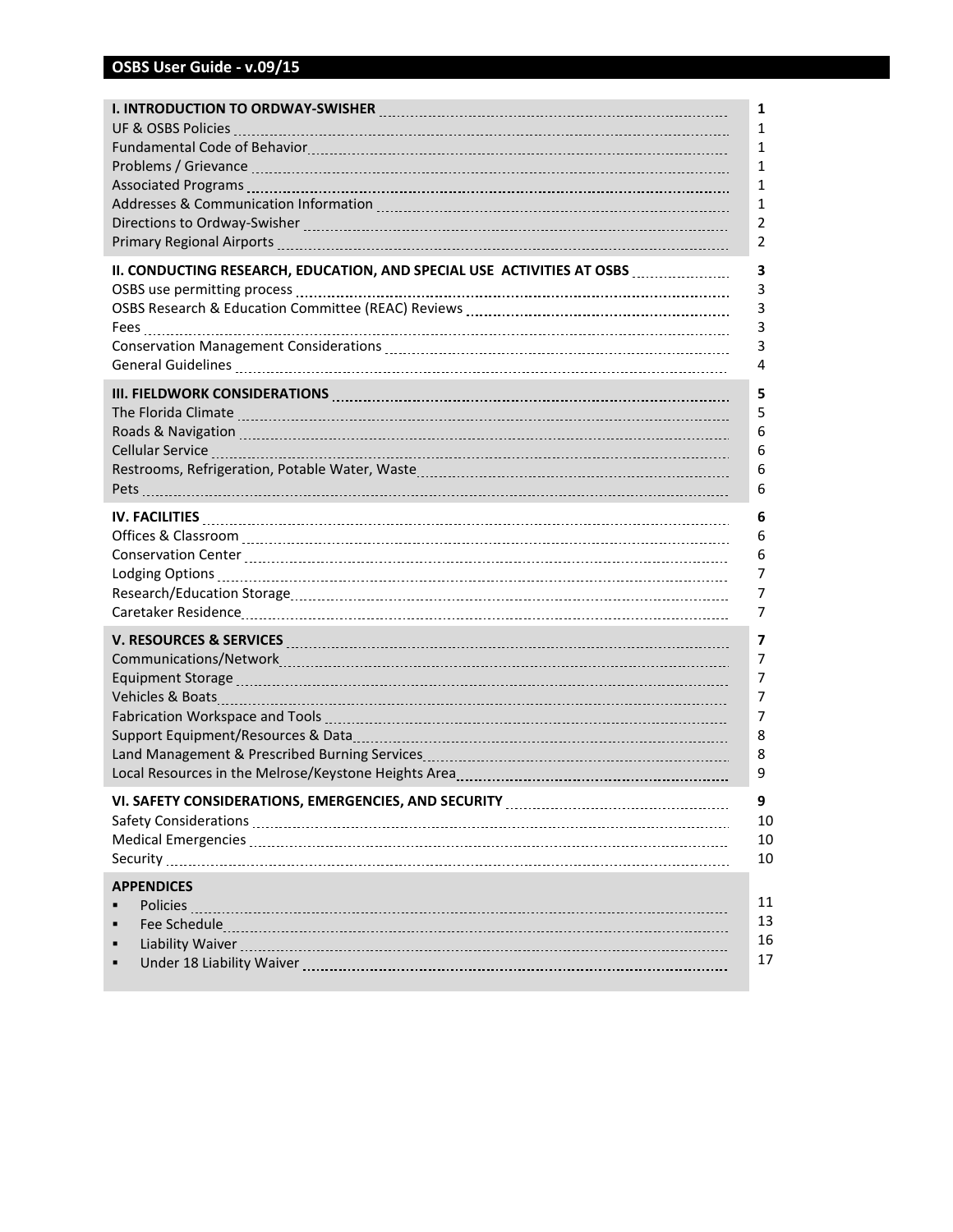# **I. INTRODUCTION TO ORDWAY-SWISHER**

The Ordway-Swisher Biological Station (OSBS) is a biological field station established for the long-term study and conservation of unique ecosystems through management, research, and education. The Station is located in Putnam County,



Florida - roughly north latitude 29°41' and west longitude 82° and is approximately 3 844 ha (9,500 acres). The Station is owned by the University of Florida Foundation and is managed for UF by the Institute of Food

and Agricultural Sciences' (IFAS) Office of the Dean for Research. The Nature Conservancy maintains a conservation easement on all of the properties comprising OSBS; the easement was designed to protect the conservation value of the Station's natural resources, while enabling research and educational activities.

This document's purpose is to provide primary information to users regarding use, guidelines, and resources available at Ordway-Swisher. It is updated periodically and suggestions to improve this document are welcome.

### **UF & OSBS Policies**

All University of Florida [www.generalcounsel.ufl.edu/regulations/] and OSBS policies [http://ordway-swisher.ufl.edu/policies.htm] are to be observed while visiting the facility. The policies, procedures, and fees of OSBS are subject to change without prior notice. The Station administrators reserve the right to update any OSBS policies and add additional ones at any time. All visitors will be responsible for observing any and all updates to UF and OSBS policies. Violation of these policies may result in termination of the project or activity on the Station and may affect permission for future use of the facility.

### **Fundamental Code of Behavior**

Everyone visiting and working at OSBS is expected to abide by an honorable and considerate code of behavior. This means showing respect for others, the natural resources, and the facilities at OSBS. Stations users should remember that the management staff has a responsibility to conserve the flora, fauna, and the other natural resources of OSBS. Our staff's goal is to provide a safe, inviting, friendly, and productive environment for you to conduct your work.

### **Problems / Grievance**

Problems or complaints having to do with the Station's policies, procedures, actions, or facilities should be brought to the attention of the Associate Director. They and the staff will work with you to resolve any problems and help make the Station a productive environment for you. This includes all research and teaching issues. Interpersonal conflicts not related to use of the Station are best solved among the parties involved.

#### **Associated Programs with OSBS**

National Ecological Observatory network (NEON) – NEON is a NSF funded program that manages a continental-scale research platform for discovering and understanding the impacts of climate change, land-use change, and invasive species on ecology. The Station has been selected as the candidate core site for the Southeast US domain of NEON. NEON's task is to gather long-term data on ecological responses of the biosphere to changes in land use and climate, and on feedbacks with the geosphere, hydrosphere, and atmosphere. It will consist of distributed sensor networks and experiments, linked by advanced cyberinfrastructure to record and archive ecological data for at least 30 years. Using standardized protocols and an open data policy, NEON will gather essential data for developing the scientific understanding and theory required to manage the nation's ecological challenges.

# **ADDRESSES AND COMMUNICATION INFORMATION**

- **Mailing Address:**
	- Ordway-Swisher Biological Station University of Florida PO Box 110205 Gainesville, Fl 32611
- **Shipping Address:** 590 N SR 21 Hawthorne, Fl 32640
- **911 addresses**
	- o **West Entrance:** 590 N SR 21, Hawthorne, Fl
	- o **North Entrance:** 245 Mason Rd, Melrose, Fl
- **Primary Contact Phone Numbers for OSBS:** 352.475.2300 (Station)
- **Public Phone at OSBS located at Bldg. 2201:** 352. 294-3697
- **Fax Numbers:** OSBS: 352.475.2848
- **Email Address:** [osbs@ifas.ufl.edu](mailto:osbs@ifas.ufl.edu)
- **Web site:** [http://ordway-swisher.ufl.edu](http://ordway-swisher.ufl.edu/)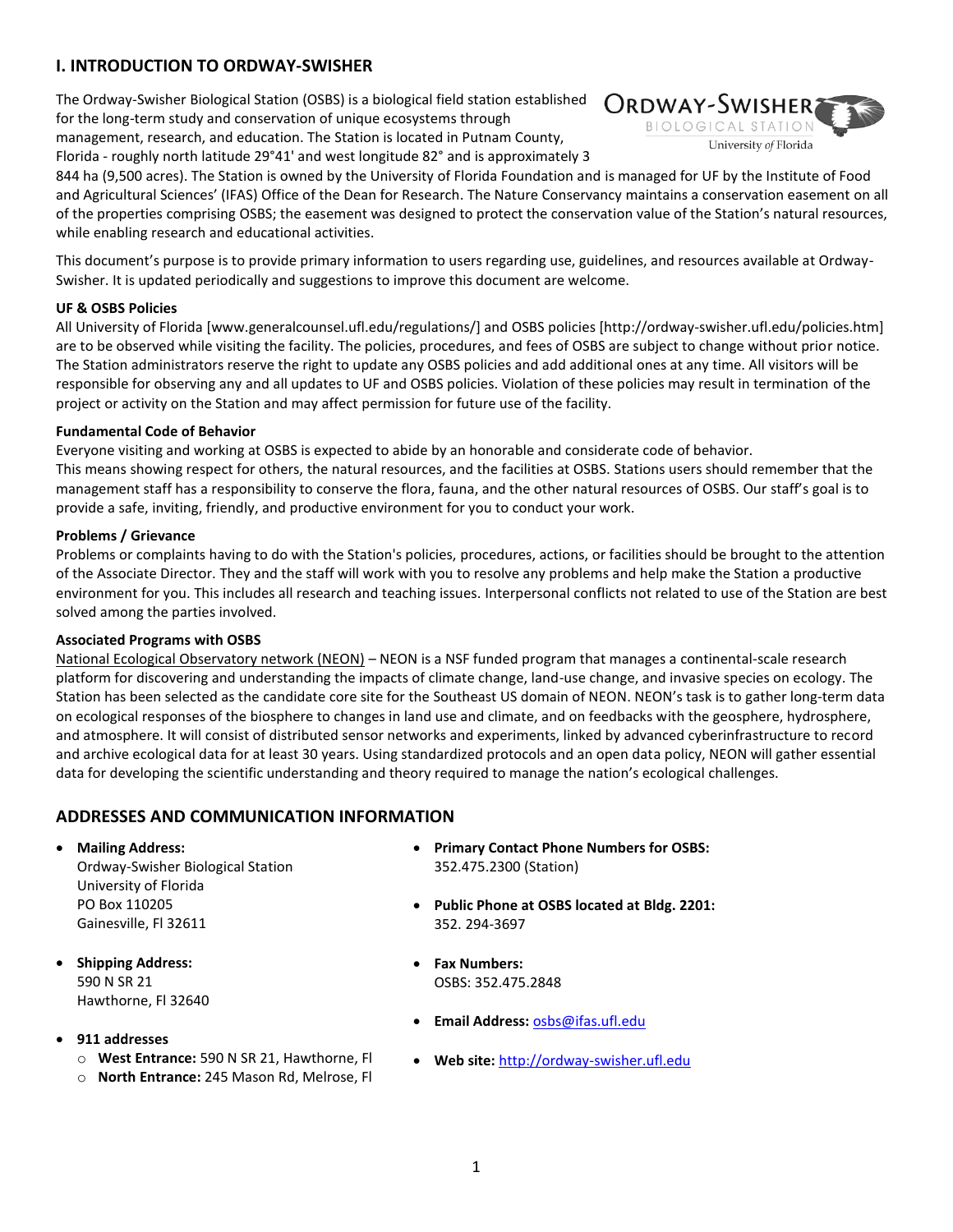# **General Directions to Ordway-Swisher**

# From Gainesville to Melrose

- 1. Head east on University Ave (SR26) for  $\approx 8$ miles until you come to a stop sign at the intersection of SR26 & SR222.
- 2. Turn RIGHT and follow SR26 east until you come to Melrose (≈ 11 miles).

# From Jacksonville metro area to Melrose

- 1. From I-295, take SR-21 S/Blanding Blvd heading south
- 2. Follow to Melrose 43.0 mi

# Coming from the Orlando metro area to Melrose

- 1. Take Florida Turnpike north 43.2 mi
- 2. Merge onto  $1-75$  N  $-$  29 mi
- 3. Take Exit 358 for FL-326 and turn RIGHT and continue to US-301 N/US-441 N/N US Highway 441 – 8.1 mi
- 4. Turn LEFT and head NORTH on US-301 N/US-441 N/N US Highway 441 5.5 mi
- 5. Merge RIGHT onto US-301 N (signs for Starke) 20.6 mi
- 6. Take Slight RIGHT onto Co Rd 219A 2.5 mi
- 7. Continue onto NE County Road 219a 6.5 mi
- 8. Turn RIGHT onto FL-26 E/State Road 26 E 1.1 mi

# **Entrance Gate Locations**

NOTE: The Station is not open to the public except for arranged visits, therefore entrance gates require a code for access.

North Entrance Gate – 245 Mason Rd, Melrose, Fl

- 1. Go through the traffic light in Melrose (intersection of SR26 & SR21)
- 2. Go approximately 1.9 miles past the light on SR26 until you come to Mason Rd. on your right (a dirt/clay road).
- 3. Turn RIGHT onto Mason Rd heading south.
- 4. Follow Mason Rd for approximately 1.5 miles until you come to the entrance gate/sign on your right.

# West Entrance Gate – 590 N SR21, Hawthorne, Fl

- 1. Turn right at the light in Melrose (intersection of SR26 & SR21) onto SR21.
- 2. Head south for 2.6 miles.
- 3. The Station sign and entrance gate will be on your LEFT.

# **Primary Regional Airports**

- Gainesville Regional Airport, Gainesville Fl. 19 mi.
- Jacksonville International Airport, Jacksonville, Fl. 70 mi.
- Orlando Sanford International Airport, Sanford, Fl. 105 mi.
- Orlando International Airport, Orlando Fl. 133 mi.
- Tampa International Airport, Tampa, Fl. 148 mi.

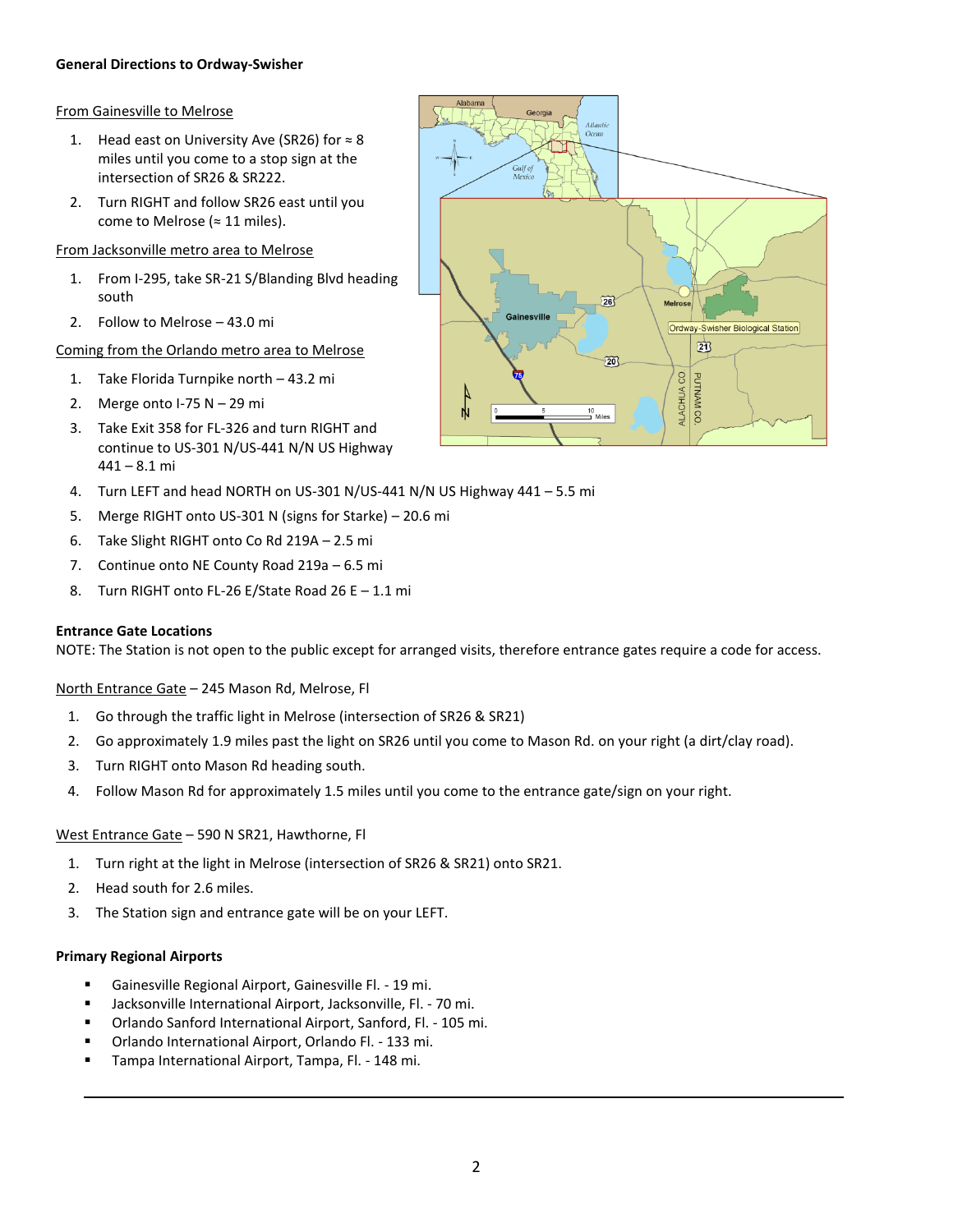# **II. CONDUCTING RESEARCH, EDUCATION, AND SPECIAL-USE ACTIVITIES AT OSBS**

# **OSBS Use Permitting Process**

All individuals and groups interested in utilizing OSBS for research, education, or a special use activity must complete an appropriate use application through the OSBS Project Portal located on the Station's website. A portal account is required to be established first before an application can be started and submitted. Only the named registered user of an account is permitted to submit applications or request data sets. Portal accounts allow individuals to submit use applications (Research, Education, or Special Use), manage projects, course visits, and requesting of data sets. Once the account is approved, an individual will be notified regarding starting submission of the application process. A project proposal (guidelines are on the application), and any pertinent institutional, state, and federal permits.

- Research Application Applies to research related activities including pilot or test studies, species surveys, and sampling/collecting.
- Education Application Applies to teaching, training, and extension activities.
- Special use Application Applies to activities that do not fit the above applications (e.g., guided tours, departmental retreats).

Applications submitted will be reviewed at the  $1<sup>st</sup>$  of every month. Depending on the proposed projects complexity, an application may take up to 2 weeks to review so please plan accordingly. If access to OSBS is needed for planning purposes in order to complete your proposal, then a detailed narrative will need to be submitted on what activities you will need to carry out in order to complete your formal application. If you are not a UF employee, student, or volunteer, a liability waiver must be signed before an approved activity can use OSBS. This would also apply to all members of your party. Visitors under 18 should have the Under 18 Liability Waiver completed by their guardian. A liability waiver is included with all applications and can also be obtained from the OSBS website. Once a project is approved, the applicant will be notified by the Associate Director to arrange a meeting to discuss specifics regarding their use of OSBS.

Any change from permitted activities such as study location, personnel, species of focus, sample collection, project time-line, impact to habitats-species- environment, OSBS resources needed, or overall project focus, etc, shall be submitted in writing for review before a change can be enacted. Significant changes will be subject to the institutional review process. Updates to institutional (IACUC, ARC, etc), state, federal permits shall be uploaded to the Project Portal account at the time of their approval. Violation may result in termination of project/activity on the Station and may affect future use of the facility.

All publications including reports generated from studies using wholly or partly OSBS resources shall be provided to the Associate Director once published. A copy of the data set may be requested as well. Researchers shall acknowledge the 'Ordway-Swisher Biological Station' in their publications and reports.

# **OSBS Research & Education Advisory Committee (REAC) Reviews**

Studies that involve significant potential impact on the Station, its resources, its species or habitats, or may significantly restrict the future activities at the Station will be forwarded to REAC for their review and comment. This includes, but is not limited to, studies involving: Working with listed species; destructive sampling or habitat manipulations at a scale more than 100 square meters; application of substances such as radioisotopes, herbicides, pesticides, or fertilizers; introduction of exotic/invasive species; microorganisms; and substantial equipment or infrastructure demands. REAC also reviews projects that have not been compliant with OSBS policies, that have caused safety concerns to other users or OSBS staff, or that have grossly impacted the Station's natural resources.

# **Fees**

The Station has a fee schedule for classroom facility use as well as equipment use and particular services. Please review the Stations fee schedule and include any needs in your proposal. The fee schedule can be reviewed at [http://ordway-swisher.ufl.edu.](http://ordway-swisher.ufl.edu/) Contact the Associate Director with any questions you may have.

# **Conservation Management Considerations**

Part of the Station's Conservation Program mission is to maintain and manage healthy habitats. They do this by several management tools, including the use of fire, herbicides, and mechanical treatments. If you have any concerns or questions about Station conservation activities, please speak to the management staff.

 Wildland Fire: Many of the vegetation communities found at OSBS are fire dependent and require prescribed burning (freq. 1-5 yrs) to be maintained. The Station has an active prescribed fire program run by trained staff that conduct these burns year around. Most of the prescribed fires are conducted in the sandhill communities (longleaf pine/wiregrass) but do occur in other communities less frequently. Wildfire from lightening also occurs annually and are either contained or burned out depending on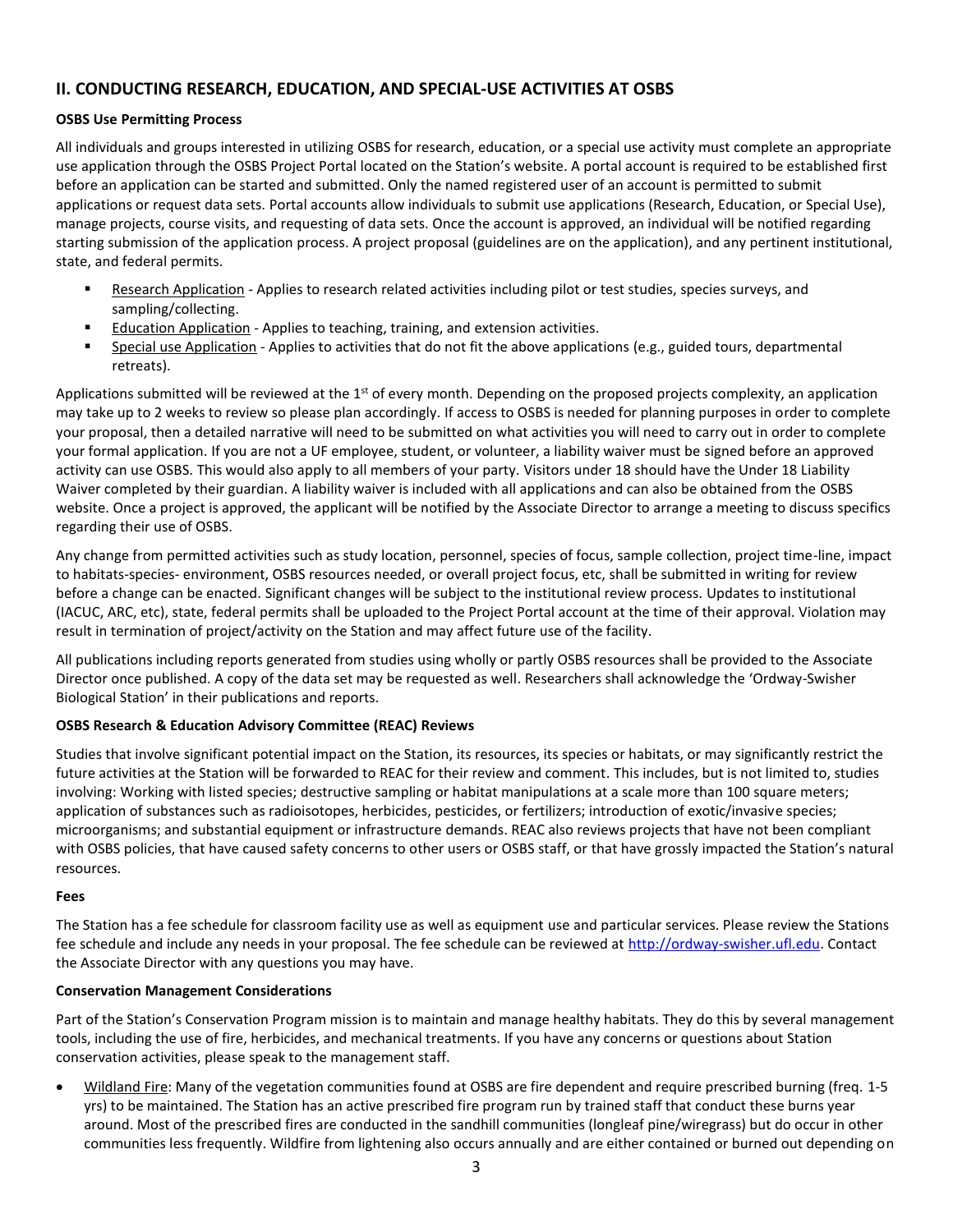the available staff and equipment resources and the proximity to sensitivity research and facilities. Investigators needing research areas excluded from fire for long-periods of time (>5yrs) need to identify this in their research application and proposal. Protection of equipment from fire is the responsibility of researchers and should be identified in the research proposal.

When a prescribed burn is being conducted, notification will be posted at the check station by the entrance gate as well as via text messaging to mobile devices of Station users. Researchers with a study in targeted burn unit will be notified beforehand. Service roads are used as control lines and are lightly disked. Access by Station users to the area being burned and the surrounding roads are restricted to those on the burn crew. Areas that have been burned are usually closed a week afterward for safety reasons. A reentry date will be posted at the check station the following day. The Station's boundary line is disked regularly to serve as a fire break in order to prevent wildfires from leaving or entering the Station. It is suggested that users only drive the boundary if their vehicle has 4x4 capabilities.

- Herbicides: The station staff uses various herbicides to control exotic invasive plants, hardwood encroachment in sandhills and old fields, and fence lines. Researchers that have studies that are sensitive to chemicals should identify this in their research proposal. Notice of herbicide use is posted at the pole barn with the following information:
	- Application location
	- **Product Name**
	- **EPA registration number**
	- Active ingredient(s) of pesticides used
	- **Time and date pesticides are scheduled to be applied**
	- **Restricted-entry interval for pesticides**
- Mechanical Treatments: The Station's conservation staff uses various mechanical methods also for controlling exotic invasive plants and hardwood encroachment in sandhills and old fields. These techniques involve chainsaws, hand pooling and trimming, mulching machines such as Gyro-tracs, as well as deck and boom mowers.

### **General Guidelines**

- Accessing OSBS: OSBS is not open to the general public except for organized tours or through volunteer activities. Only approved research, teaching, and special use activities may access OSBS. The Station is available for access to users 24/7 unless otherwise communicated. Depending on the duration needed for access to OSBS, an approved project may receive a project code to the automated entrance gates. The code is available until the project is complete and then it is removed from the gate system. The entrance gates are located at:
	- o West Entrance: 590 N SR 21, Hawthorne, Fl
	- o North Entrance: 245 Mason Rd., Melrose, Fl

All visitors must sign in at the check station located by the entrance gate and provide the following information: Date, Name, Time In, Number in party, Location (Management Unit or Area), and Reason for visiting. When leaving OSBS, users shall indicate departure time at the check station and verify that all individuals in their party are accounted for. Users are responsible for the conduct of all individuals associated with their permitted activities. Access to OSBS through management gates is not permitted unless the user can provide a justifiable need to Associate Director.

- Management Areas and Units: The station is organized into 9 Management Areas (MA). These Management Areas are further subdivided into Management Units (MU), the smallest unit of land that is actively managed. Most of the prescribed burns are done at a Management Unit level. Please know what MU you are working in and include it in your annual report.
- Study or Activity Locations: Study site and activity locations (such as plots or trapping locations) shall be provided to the Associate Director at the beginning of an approved study or activity. Location information shall be in the form if Management Unit(s) as well as GPS coordinates (preferably in UTM coordinate system) plots and study sites. Updated location information will be provided if study sites are moved during the course of the project.
- Collecting (flora, fauna, genetic material): Collecting shall be defined as removal of a sample (flora, fauna, genetic material, water samples, etc.) from OSBS for the purpose of exhibitions, education, or research use. All collecting should be requested and justified in your use application. Please include where the sample collection will be located, collection ID, and a contact name, phone number, and email address. Private collecting is not permitted.
- Field Marking Material: If you need the use of flagging or marking material for plots or identifying individual features at OSBS, please use biodegradable marking material when possible. When picking a marking color/pattern, please check with the Associate Director to determine if other research/activity coinciding on the Station is using the same color/pattern. Researchers must use unique flagging color/pattern from other research being conducted at the Station. If PVC, conduit, or rebar is needed, please include an aluminum tag for each pole with your name and OSBS permit # embossed on it. If not clearly identified, staff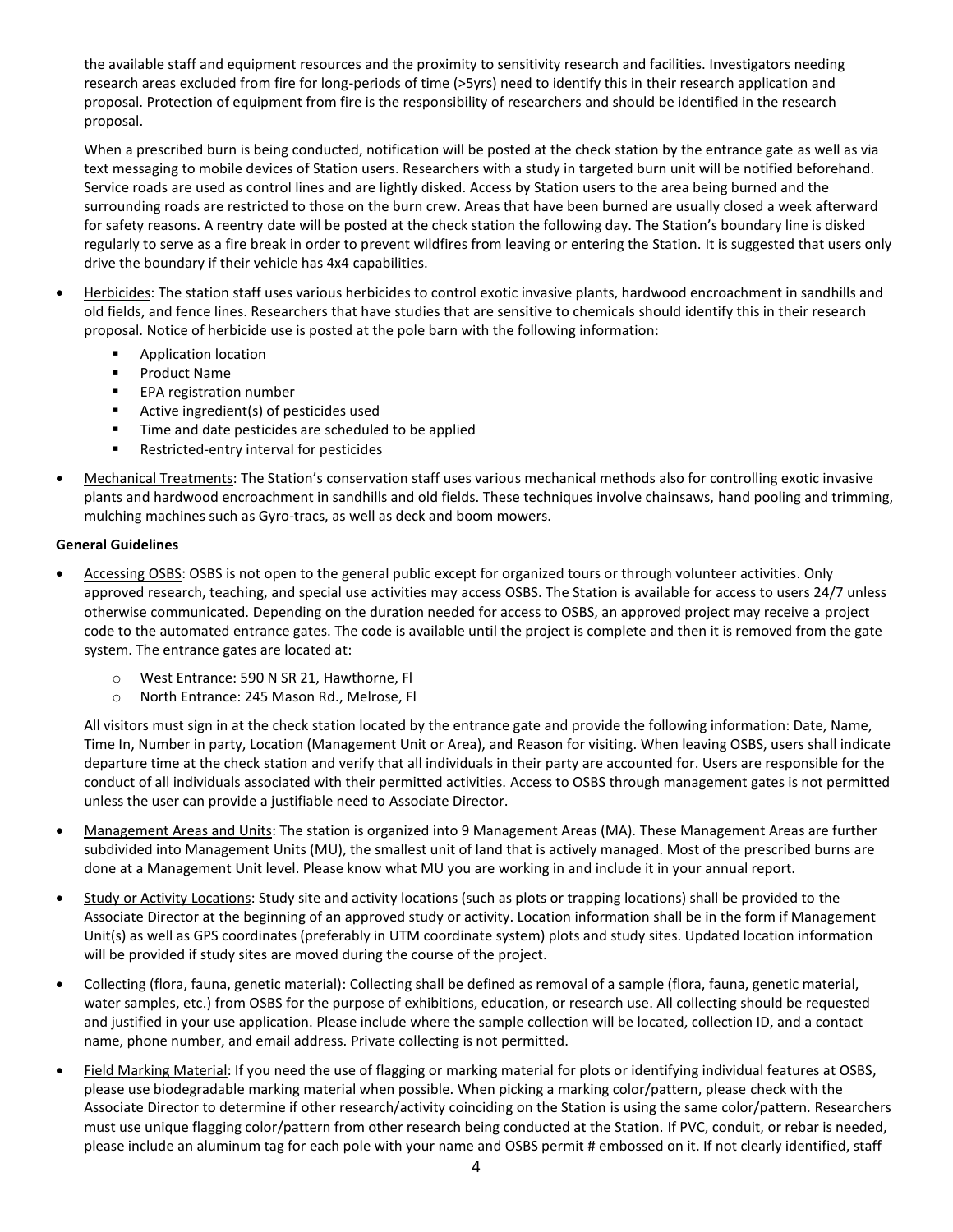may remove these poles. All equipment/flagging etc. is to be removed once the project/activity has been completed unless otherwise approved.

Researchers or educators wishing to mark animals are required to make a list of all markers you plan to use on animals (except very short-lived markers) and provide it to the Associate Director. To use bird bands, you must fulfill the regulation of the existing banding systems. This generally entails custom bands with your initials and a number. Please note that you must receive permission for work with vertebrates, according to your home institution's regulations (IACUC in the case of U.S. researchers). UF/IFAS personal should submit marking information in your ARC (Animal Research Committee) permit.

- Radio Telemetry: Researchers planning to use radio telemetry should incorporate information regarding capture techniques, if any anesthesia will be used, recapture efforts, and how the collars will be removed at the end of the study. A list of frequencies to be used needs to be provided in the research application.
- Long-term Studies: Researchers wishing to establish long-term studies (>5 yrs) should communicate how long the project will run, any potential impacts on the flora and fauna, soil, water, marking methods, any restrictions they may envision for its upkeep and to management practices (fire or other management strategies). All requests to establish a long-term study will be forwarded to REAC for their review and comment.
- Site Restrictions: OSBS administrators reserve the right to restrict certain access to areas of the Station for management and/or research reasons. Notifications of such restricted areas will be communicated to all Stations users. Impacts to ongoing research will be mitigated. If a researcher needs to have an area excluded from access by others, then they should identify and justify this in their research proposal.
	- The NEON tower and Soil Array area located in C-10b is not accessible without permission first from a NEON staff.
- Exotic Plants or Animals: All requests to use nuisance exotic/invasive plant species and animals will be reviewed by REAC. Researchers requesting to use these types of species for their research at OSBS must identify how these species will be used, methods for keeping the species contained and from escaping the study site, how they will be removed at the end of the study, and a post study scouting effort to verify no species has become established. If a nuisance exotic/invasive plant species or animal does escape the study site or is not removed at the end of the study, the researcher will bear all costs required to remove the species from OSBS.
- Introgression of Genes from Introduced Organisms and Plantings: OSBS strives to minimize introgression of genetic material from experimental plantings or individuals introduced to the site for research purposes. All requests to bring individual plants or animals onto the Station should include a description of the proposed methodology to be employed to minimize genetic introgression. Permission for use of non-local individuals in research may require, among other activities, monitoring and collecting plants, seeds, and fruits to minimize gene flow to plant populations at OSBS and removal of experimental plantings at the end of a project.

# **III. FIELDWORK CONSIDERATIONS**

# **What to bring to work in the field**

- Water bottle
- Sun screen
- Sunglasses and sunhat
- Insect repellent (summer)
- EpiPen (if you have severe allergic reactions.)
- Rain jacket
- Light cotton long sleeve shirt when working in the wetlands (summer)
- Closed toed shoes
- Day pack
- Rite In Rain notebook
- Cellular phone
- Transportation that can travel across dirt roads

# **The Florida Climate**

- December, January and February are our so-called winter months. Sometimes it can get chilly enough to have to wear a heavy coat during those months. Winter rains are prevalent. Average temperature is around 65°F during the day and 45°F at night.
- March through May are the spring months. Average temperature is around 70°F during the day and 55°F at night.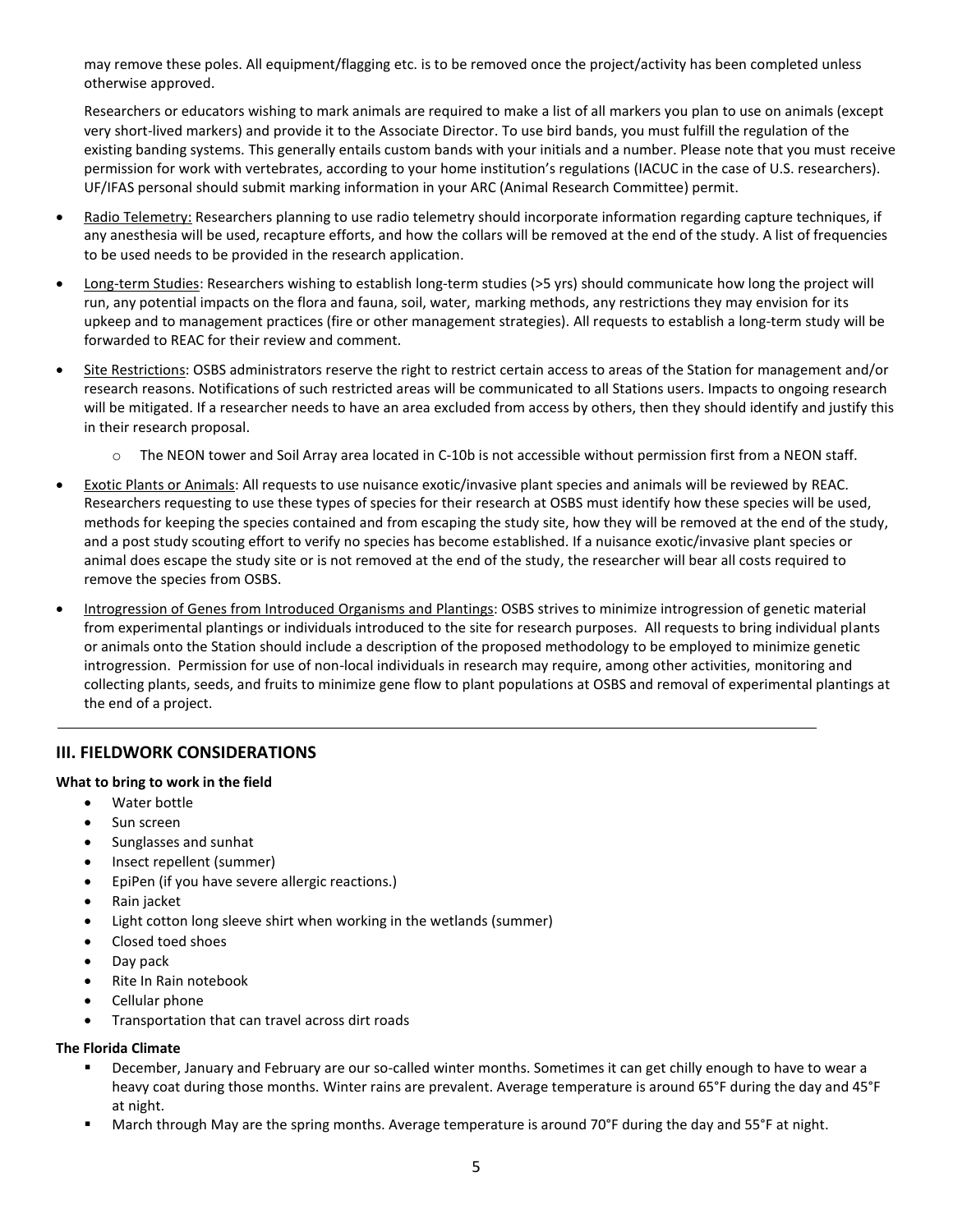- June through September are the rainy months. It rains like clockwork around the same time everyday but it doesn't last long and then just as fast as it came, it goes away like it never happened. Average temperature is around 85°F during the day and 70°F at night.
- Florida's active wildfire season typically occurs from May-July.
- October through November, the weather is still pretty summer-like with the afternoon rains starting to taper off. Average temperature is around 75°F during the day and 50°F at night.

# **Roads & Navigation**

- There are approximately 75 miles of improved gravel roads and dirt roads that are found at OSBS. The improved roads connect the entrance gates to the main facilities at the Conservation Center and the Office Bldg. Establishment of additional improved roads are ongoing.
- The posted speed limit throughout the Station is 15 MPH.
- Vehicles are not permitted to leave designated roads unless permission has been granted by Associate Director.
- When parking along a road, please pull off to the side so other vehicles may pass.
- The dirt roads are primarily sand and clay and may be difficult to travel depending on your vehicle and the time of year. If you happen to get your vehicle stuck in a sandy area, please fill in your hole after getting unstuck. If you have any concerns regarding whether your vehicle can travel affectively across station roads, please contact the Stations staff for options.
- A network of reference posts with unique IDs has been established across OSBS to help with navigating the Station's roads.
- The station's boundary line is regularly disked in order to help with control of potential wildfires. Please avoid driving along it unless you have a 4x4 vehicle. When traveling the boundary, please stay in the established driving ruts.

#### **Cellular Coverage**

• Cellular coverage across the Station is very good with service from Verizon, AT&T, Sprint, and T-Mobile providing coverage.

#### **Restrooms, Refrigeration, Potable Water, Waste**

- The station has a bathroom and shower that is available to visitors and located at the Bldg 2201 at the Conservation Center. Additional bathrooms and a shower are located at the Duke Campbell Bldg (2201) and the Shop (2205).
- Potable water, refrigerators (for food), and an ice machine are located at the Bldg 2201. Animal specimens and chemical storage are not permitted in these refrigerators; however, water samples may be stored if properly marked.

#### **Garbage and Recycling**

- All domestic waste can be placed in containers found in Bldg 2201. Field trash is to be removed off-site by users.
- Recycling containers can be found in Bldg 2201.

#### **Pets**

• Domestic animals (dogs, etc) are not permitted on the Station, unless they are part of an approved research project or are necessary for medical uses. Please notify the Associate Director if you have a special need.

# **IV. FACILITIES**

#### **Offices & Multiuse Classroom**

 Bldg 2202 - Duke Campbell Building (Butler Bldg) **-** The Duke Campbell Bldg is a mixed use facility that contains office space for staff, a 36 person classroom, galley kitchen, and two bathrooms with one containing a shower. The classroom is furnished with tables, chairs, marker board, projection screen, digital projector, and pin boards for presentations. Office space is limited and therefore any requests by investigators need to be included in your research proposal. A fee will be charged for use of office space. Please see fee schedule. Wireless internet access is available throughout the building. This building is open during the day.

**Conservation Center (Bldgs 2201, 2204, 2205, 2216, 2220) -** Conservation Center is a located in the center of OSBS (G-1) and is comprised of several support bldgs.

- Bldg 2201 (Pole Barn) Used for equipment storage, restroom & shower, a public phone, refrigerators for storing food, ice machine, and a field wet lab in Bldg 2201 for processing samples.
- Bldg 2203 (Silo) Used for storing research sampling equipment as well as the Station's fire cache.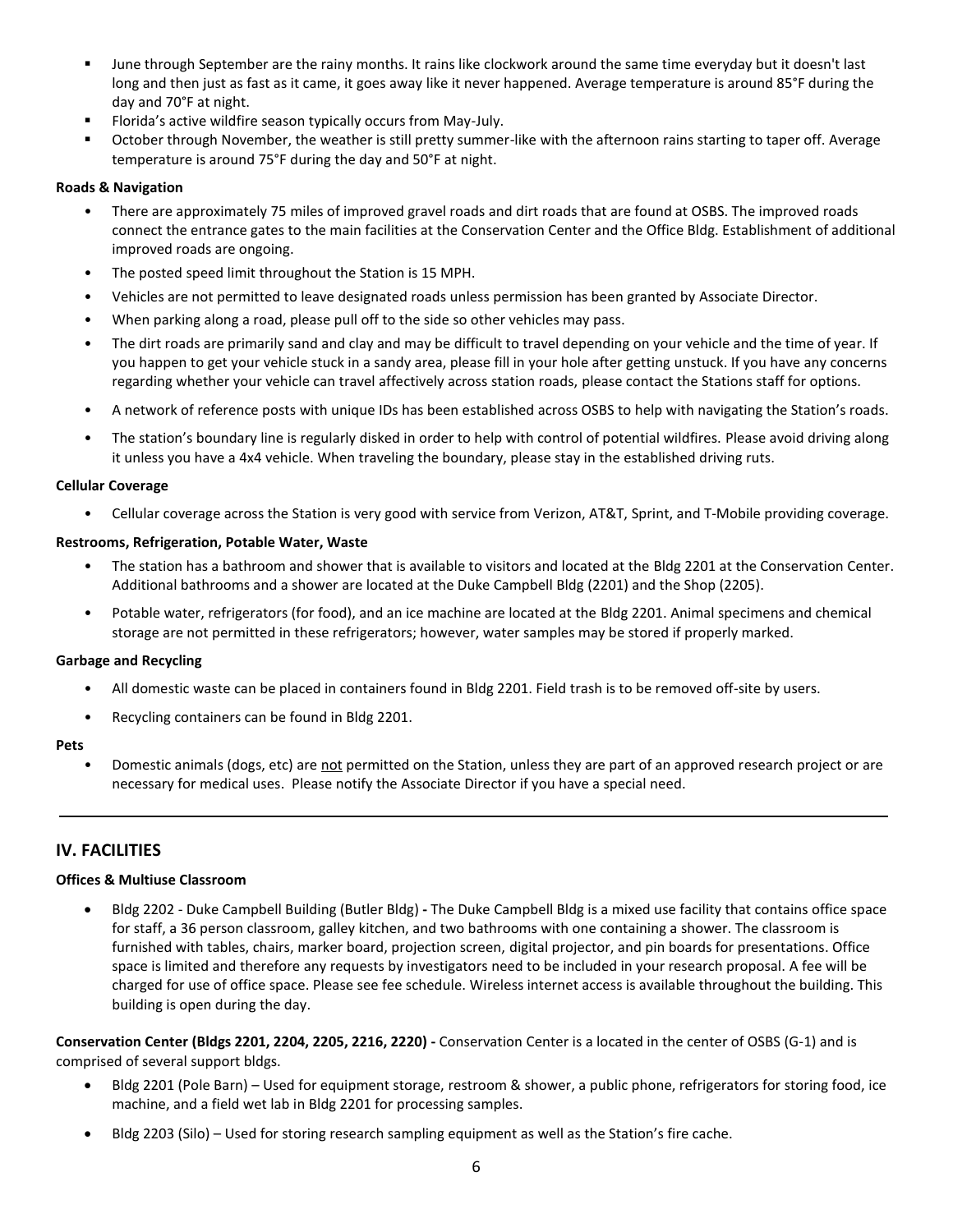- Bldg 2205 (Maintenance & Fabrication Shop) Used for equipment repair and maintenance. Contains a fabrication shop as well as a clean room for working on sensitive equipment.
- Bldgs 2216 & 2220 (Heavy Equipment Barns) Used to sore equipment such as tractors, trailers, vehicles, and implements.
- Bldg X (Land Management) Used to store land management equipment, drying ovens, and a covered area for processing plant materials.

**Onsite Lodging -** The station has multiple options for lodging accommodations for visiting users.

- Bldg 2230 (Cofrin Cottage) A 3-person single-room occupancy lake cottage is available for individuals or small groups. The cottage has a full kitchen and washer/dryers. Each bedroom has a twin bed, writing desk, storage drawers, and a television.
- Bldg 2207 (Cypress Bunkhouse) For visitors needing larger group housing, an 8-person multi-room occupancy bunkhouse is available. The house comes with a full kitchen and a washer/dryer.
- RV campground The Station maintains a 3 site RV campground that has full hook-ups (30 & 50 amp, water, sewage) with a concreate pad, fire ring and a picnic table. The sites are used by seasonal volunteers (Conservation Work Campers) as well as researchers.

### **Research/Education Storage**

Bldg 2203 - Storage Bldg **-** Used for long-term storage of user equipment and over-flow storage.

### **Caretaker Residence (Management Cottage)**

Bldg 2250 **-** The management cottage houses an onsite caretaker. It is located at the south end of Unit G-3.

# **V. RESOURCES & SERVICES**

#### **Communications/Network**

- Land lines: There is a public phone located at the Bldg 2201 and is accessible 24/7.
- Handheld Radios: The Station has handheld radios for use as well as a radio repeater system.
- Internet: Wireless internet via satellite connection is available at the Conservation Center and the Duke Campbell Bldg. (Upload speed: 10Mbps, Download speed: 10 Mbps). Depending on how long a non-UF user is visiting OSBS, access to internet may be provided as a guest for 2 weeks or for longer periods through use of a Gatorlink account. Users should indicate their internet needs in their use application.
- Fax: The station has a fax machine at the Bldg 2202. Contact staff for use.
- Cellular Service: Reliable cellular service is available through Verizon, AT&T, Sprint, and T-Mobile

#### **Equipment Storage**

• Equipment storage needs should be requested in submission of use application. The Station has limited secured storage that is available a first come basis. Depending on the length of storage time needed, a fee may be charged. Please see fee schedule for more information.

#### **Vehicles & Boats**

- The Station has limited vehicles that are available for a use fee. A valid driver's license is required. Availability is on a first come basis.
- Canoes, Jon boats, and v-haul boats available for use. Canoes are available for free, however boat use requiring a motor will be charged a fee.
- Outside boats: Due to concerns of accidental introduction of exotic-invasive plants and organisms by trailers and boats, outside boats and trailers are prohibited from being used on OSBS lakes without at least a one month quarantine and cleaning.

#### **Fabrication Workspace and Tools**

Workspace and tools for fabrication and repair work are available at the Bldg 2205. A clean room is also located in Bldg 2205 for work sensitive to dirt or that requires a climate controlled environment. Please contact Associate Director to arrange use.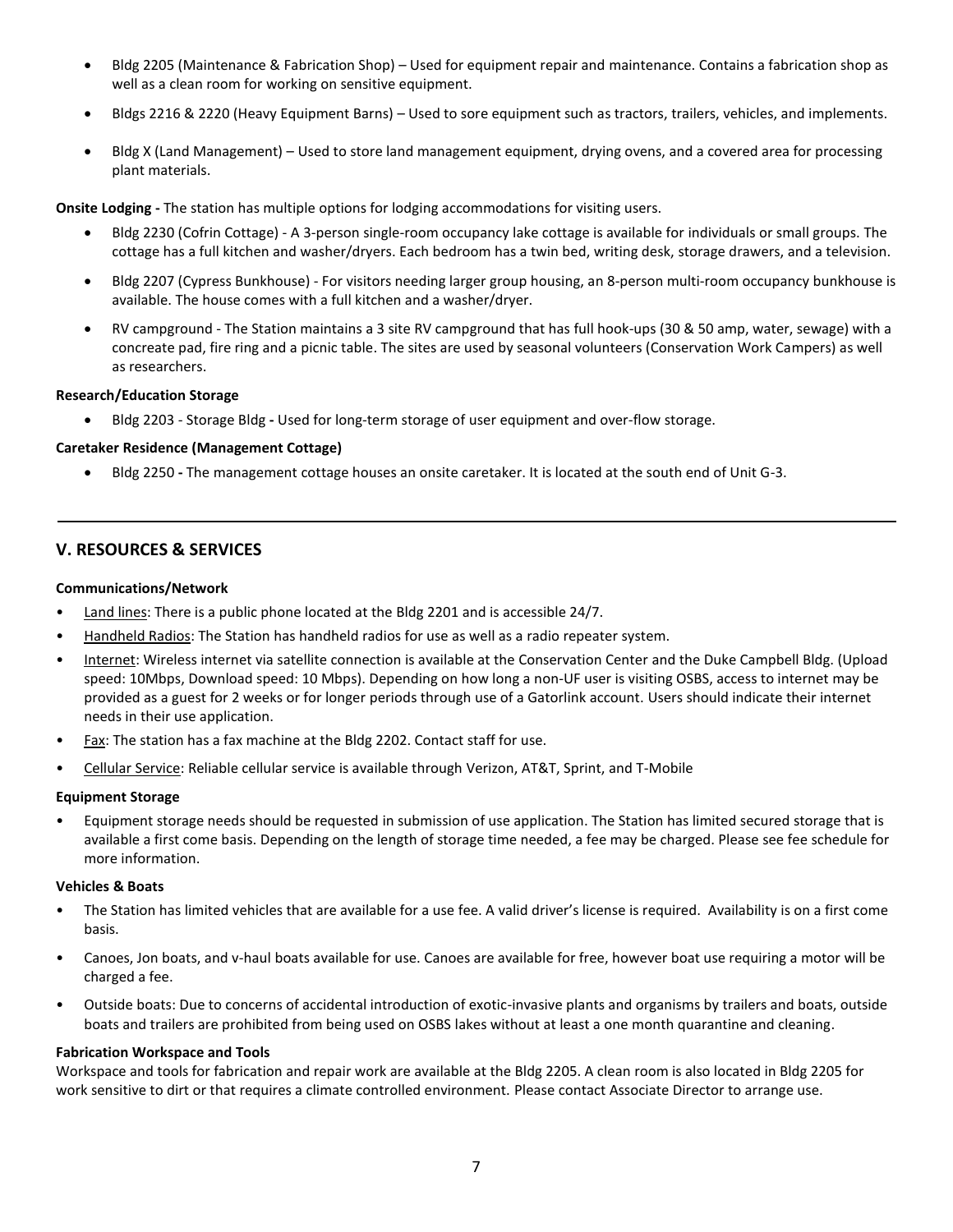# **Support Equipment/Resources & Data**

- Boats (self-propelled and motorized)
- Vehicles
- Micro, macro, balance scales
- Live animal traps
- Animal handling tools
- Ph Meter
- Snake leggings
- Sampling nets
- Small animal holding tanks
- Compasses
- Portable scale
- Long & DBH tapes
- Spotting scope
- Fire PPE
- Spray equipment
- Laser range finders
- Fire management assistance
- Sample prep space
	- Wet lab
- Clean room for sensitive work
- Drying oven
- **Maps**: Standard color and b/w maps for directions, planning, and field work are available to all users once an application is approved. Customized maps may be requested, but will be dependent upon on the staff's time to develop.
- **Herbarium**: The Station's herbarium collection of plant species is located at the Florida Museum of Natural History and can be searched on line at http://www.flmnh.ufl.edu/herbarium/. Access to the herbarium can be arranged by contacting the Conservation Steward.
- **Meteorological Stations**: OSBS has 4 meteorological stations located across the station. Temperature, humidity, rainfall, soil temperature, fuel moisture & temperature, solar radiation, barometric pressure, and wind speed & direction data are collected. Data from the weather station network can be accessed 24/7 via the OSBS website at[: http://ordway-swisher.ufl.edu/](http://ordway-swisher.ufl.edu/)met/. Data is updated every 15 minutes.
- **Data Sets**: The station has a number of long-term monitoring projects. Visit the Station's website for available data sets or contact the Associate Director for more information and extent of data sets.
- **External Data Portals**: Data collected in the form of voucher samples, DNA barcoding, and long-term monitoring data of water, species, and eddy flux are available. Please visit the OSBS website for more information on these portals.

# **Land Management & Prescribed Burning Services**

If your study involves the need of land management services or the application of fire, please contact the Associate Director regarding planning. There is a fee if Station fire resources (equipment and personnel) are required.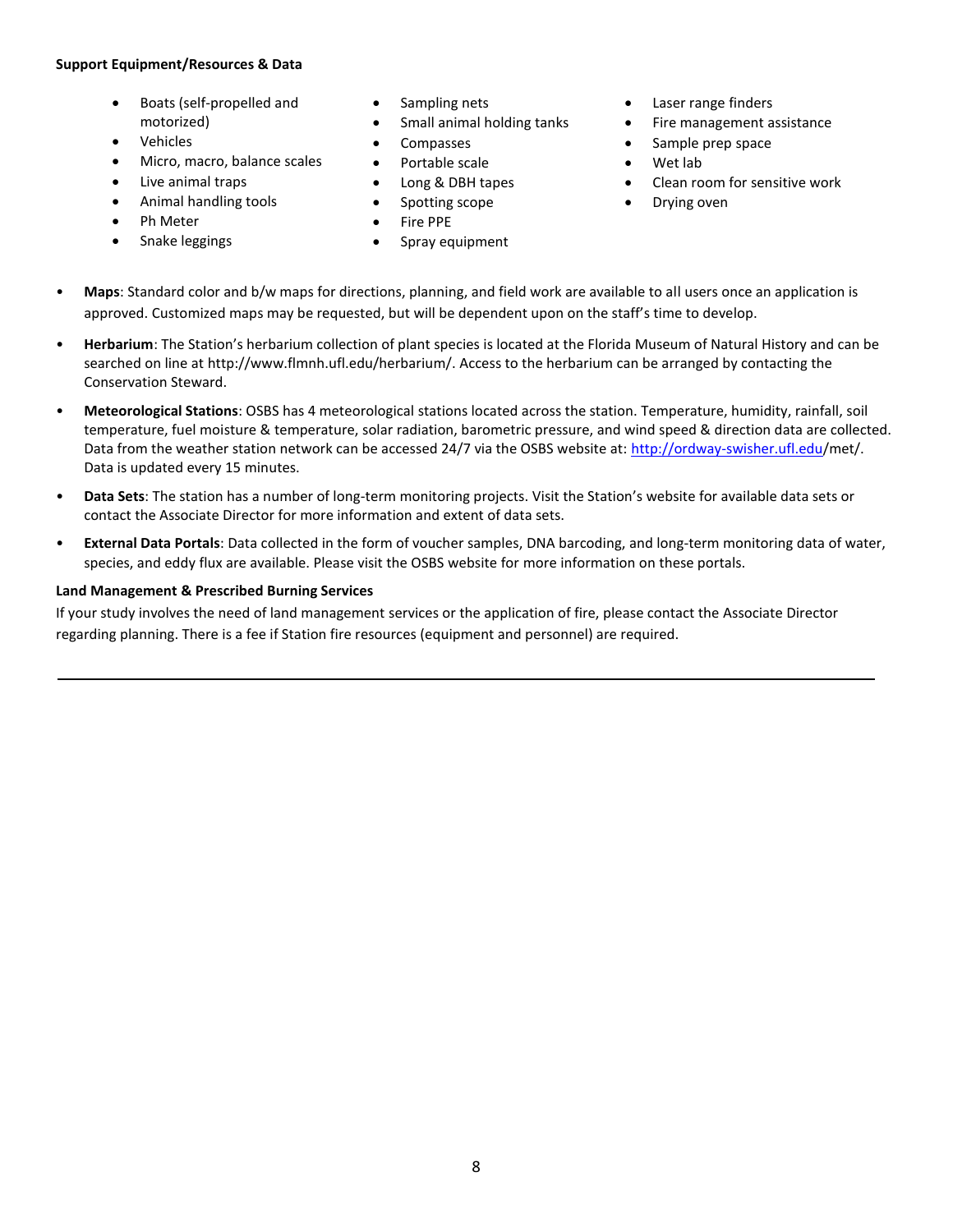# **LOCAL RESOURCES in the MELOSE & KEYSTONE AREA**

|                                     | <b>RESOURCES</b>                                                                                                                                                                                                                                                      | <b>APPROX. DISTANCE FROM OSBS</b> |
|-------------------------------------|-----------------------------------------------------------------------------------------------------------------------------------------------------------------------------------------------------------------------------------------------------------------------|-----------------------------------|
|                                     | <b>Mailing</b>                                                                                                                                                                                                                                                        |                                   |
| $\bullet$<br>$\bullet$<br>$\bullet$ | US Post Office: 859 SR 21, Melrose, FL 32666. Tel: 352.475.1701<br>FedEx Express Drop Box: Williamson Grocery - Outside. 840 N State Rd 21. Melrose, FL 32666<br>FedEx Express Drop Box: Keystone Office - Outside. 275 S Lawrence Blvd<br>Keystone Heights, FL 32656 | 4 mi<br>4 mi<br>9 mi              |
|                                     | <b>Grocery Stores</b>                                                                                                                                                                                                                                                 |                                   |
| $\bullet$                           | Williamsons Food Store: 849 N SR 21, Melrose, FL. Tel: 352.475.1144.                                                                                                                                                                                                  | 4 mi                              |
| $\bullet$                           | Harveys: 3212 SE SR 21, Melrose, FL. Tel: 352.475.1115.                                                                                                                                                                                                               | 7 mi                              |
| $\bullet$                           | Hitchcock's Grocery Store: 7380 SR 100, Keystone Heights, FL. Tel: 352.473.4982                                                                                                                                                                                       | 11 <sub>mi</sub>                  |
| ٠                                   | <b>Dollar General: 3186 SE 31st Way Melrose, FL 32666 Tel: 352.792-1231</b>                                                                                                                                                                                           | 7 mi                              |
|                                     | <b>Family Dollar: 881, Melrose, FL 32666 Tel: 352.448.3538</b>                                                                                                                                                                                                        | 4 mi                              |
|                                     | <b>Drug Stores</b>                                                                                                                                                                                                                                                    |                                   |
|                                     | CVS Pharmacy: 120 West Walker Drive, Keystone Heights, FL 32656 Tel: 352.473.7122                                                                                                                                                                                     | 10 <sub>mi</sub>                  |
|                                     | Walgreens: 115 North Lawrence Boulevard, Keystone Heights, FL 32656 Tel: 352.473.4621                                                                                                                                                                                 | 10 <sub>mi</sub>                  |
|                                     | <b>Restaurants/Fast Food</b>                                                                                                                                                                                                                                          |                                   |
| $\bullet$                           | <b>Blue Water Bay: 319 SR 26, Melrose, Fl. Tel: 352.475.1928</b>                                                                                                                                                                                                      | 4 mi                              |
| $\bullet$                           | Fryers Chicken: 321 SR 26, Melrose, FL. Tel: 352. 475.5970                                                                                                                                                                                                            | 4 mi                              |
| $\bullet$                           | Betty's Pizza & Subs: 855 North SR 21, Melrose, FL. Tel: 352.475.5717                                                                                                                                                                                                 | 4 mi                              |
| $\bullet$                           | Melrose Café: 886 N SR 21, Melrose, FL. Tel: 352.475.2626                                                                                                                                                                                                             | 4 mi                              |
| $\bullet$                           | McDonald's: 7370 SR 100, Keystone Heights, FL. Tel: 352.473.2288                                                                                                                                                                                                      | 11 <sub>mi</sub>                  |
| $\bullet$                           | Wendy's: 210 W Walker Dr Keystone Heights, FL Tel: 352.473-3636                                                                                                                                                                                                       | 10 <sub>mi</sub>                  |
| $\bullet$                           | Hardees: 7401 SR 21, Keystone Heights, FL. 352.473.7745                                                                                                                                                                                                               | 11 <sub>mi</sub>                  |
| $\bullet$                           | <b>Johnny's BBQ</b> : 7415 SR 21, Keystone Heights, FL. Tel: 352.473.4445                                                                                                                                                                                             | 11 <sub>mi</sub>                  |
| $\bullet$                           | Subway: 400 SR 26, Melrose, FL Tel: 352.475.1549                                                                                                                                                                                                                      | 2 mi                              |
|                                     | Gator Bait Sports Bar & Grill: 304 SR 26 Melrose, FL 32666 Tel 352.475.1360                                                                                                                                                                                           | 2 mi                              |
|                                     | <b>Hardware &amp; Auto Parts Stores</b>                                                                                                                                                                                                                               |                                   |
| $\bullet$                           | Bryan's Ace Hardware: 871 N SR 21, Melrose, FL. Tel: 352.475.2400                                                                                                                                                                                                     | 4 mi                              |
| $\bullet$                           | Bryan's Ace Hardware: 190 S Lawrence Blvd, Keystone Heights, FL. Tel: 352.473.9917                                                                                                                                                                                    | 10 <sub>mi</sub>                  |
| $\bullet$                           | Futch's Power Depot: 101 Commercial Dr, Keystone Heights, FL. Tel: 352.473.4001                                                                                                                                                                                       | 10 <sub>mi</sub>                  |
| $\bullet$                           | True Value Hardware: 200 NE Commercial Cir, Keystone Heights, FL Tel: 352.473.9991                                                                                                                                                                                    | 10 <sub>mi</sub>                  |
| ٠                                   | Keystone Auto Parts: 7419 State Road 21, Keystone Heights, FL. Tel: 352.473.3561                                                                                                                                                                                      | 11 mi                             |
| $\bullet$                           | Carquest Auto Parts: 7419 Hwy 21, Keystone Heights, FL. Tel: 352.473.2469                                                                                                                                                                                             | 11 mi                             |
| $\bullet$                           | Advance Auto Parts: 7360 SR 100, Keystone Heights, FL. Tel: 352.473.6996                                                                                                                                                                                              | 11 mi                             |
| Fuel                                |                                                                                                                                                                                                                                                                       |                                   |
| ٠                                   | Various grades of gasoline and diesel fuel are available in the Melrose and Keystone Heights area from<br>BP, Shell, Citgo, Kangaroo, and Chevron gas stations.                                                                                                       | 3 - 11 mi radius                  |
|                                     | <b>Entertainment</b>                                                                                                                                                                                                                                                  |                                   |
|                                     | <b>Redbox Kiosks:</b>                                                                                                                                                                                                                                                 |                                   |
|                                     | Kangaroo, 400 State Road 26, Melrose, FL 32666<br>$\circ$                                                                                                                                                                                                             | 2 mi                              |
|                                     | Kangaroo, 3186 SE State Road 21, Melrose, FL 32666<br>$\circ$                                                                                                                                                                                                         | 10 <sub>mi</sub>                  |
| $\bullet$                           | Mike Roess Gold Head Branch State Park: 6239 SR 21, Keystone Heights, FL Tel: 352.473.4701                                                                                                                                                                            | 16 mi                             |
|                                     | Melrose Bay Art Gallery: 103 SR 26 in Melrose, FI Tel: 352.475-3866                                                                                                                                                                                                   | 2 mi                              |
|                                     | Melrose Library: 312 Wynnwood Ave, Melrose, Florida Tel: 352.475.3382                                                                                                                                                                                                 | 3 mi                              |
|                                     | <b>Offsite Lodging</b>                                                                                                                                                                                                                                                |                                   |
|                                     | A broad selection of offsite lodging options can be found in Gainesville, Starke or Palatka.                                                                                                                                                                          | 20+ mi                            |
|                                     |                                                                                                                                                                                                                                                                       |                                   |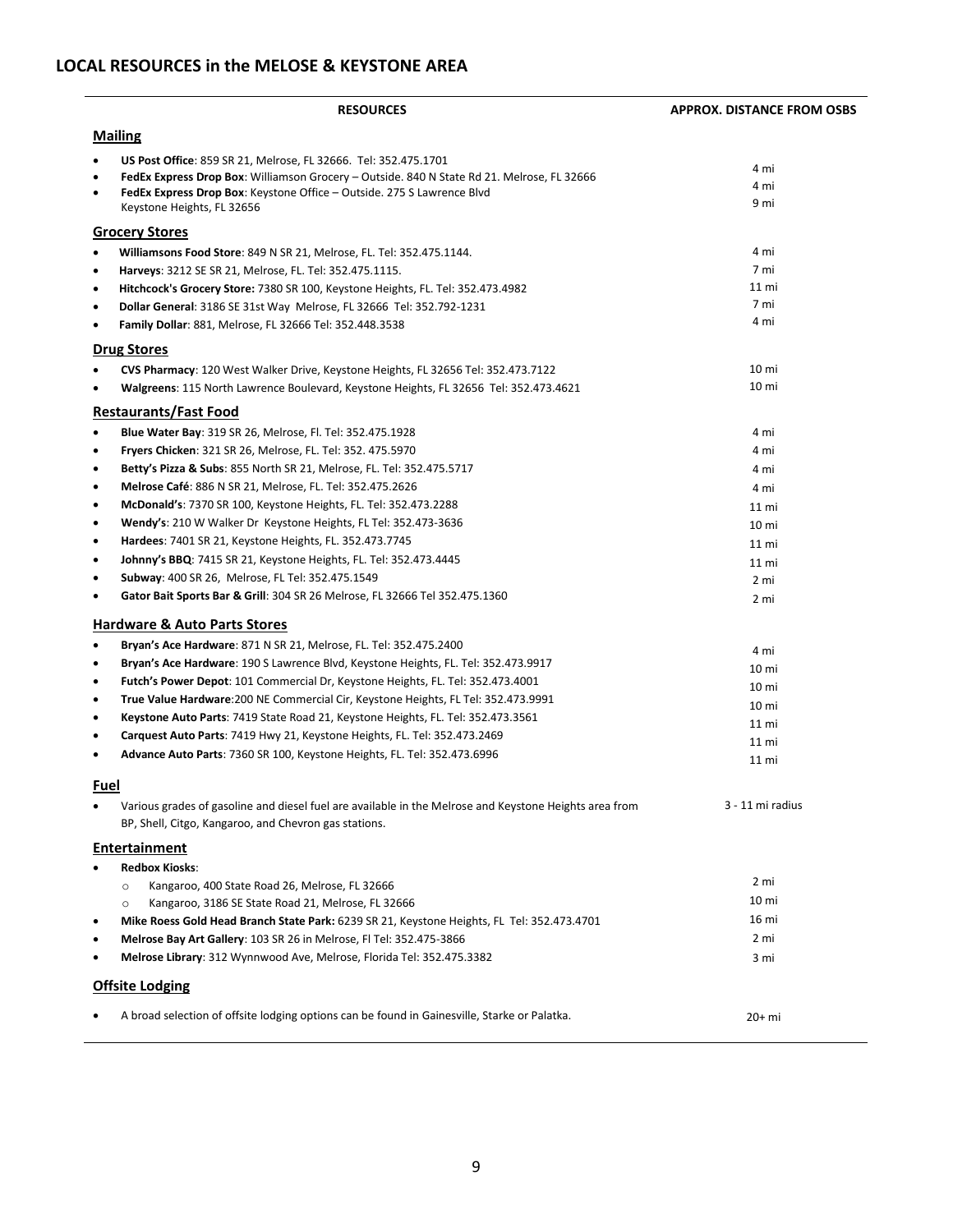# **VI. SAFETY CONSIDERATIONS, EMERGENCIES, AND SECURITY**

# **SAFETY CONSIDERATIONS**

- **Cell Phones**. It is recommended that visitors carry a cell phone with them while working in the field.
- **Wildlife & Plants**. Potentially dangerous animals such as venomous snakes (eastern diamondback rattlesnake, dusky pigmy rattlesnake, coral snake, and the Florida cotton mouth) and arthropods, alligators, as well as poisonous plants, occur on the Station. Visitors are expected to be knowledgeable and take proper precautions. Visitors to the Station who are sensitive to insect stings or bites are expected to carry their own medication.
- **Snake leggings**. It is strongly recommended that boots or snake leggings be worn that can deflect the bite of a snake when in areas where visual inspection of the ground is limited, especially along the Mill Creek Swamp drainage system.
- **Weather**. Be very wary of Florida's inclement weather, especially thunderstorms and lightning. Find proper shelter immediately if conditions are threatening.
- **Wildland Fire**. Wildfires do occur on the Station either from lightening, escape fires from prescribed burning, and/or arson. Be aware of such an event and how to navigate through the Station in case of a wildfire. Prescribed fire notification will be posted at the check-station by the entrance gate and by text messaging.
- **Driving**. Speeds should not exceed 15 MPH. Be aware, they are a number of blind corners.
- **Boat Use**: Canoes and boats may be used for aquatic surveys but visitors must demonstrate competence in handling such equipment and wear life preservers or carry flotation cushions when on the lakes.
- **Tree Climbing**. Any work involving the use of tree-climbing equipment should be cleared with Station managers. Research proposals involving tree climbing should be undertaken as a team. It is recommended that two persons cooperate in these endeavors.
- **Hunting Season**. Hunting season in north Florida runs from late October through the end of January. Although hunting is not permitted on OSBS, it is recommended that users of the Station wear blaze orange safety vests when working in the field. Vests may be found in the bathroom at the barn. Please return at the end of the day.
- **Assistance**. If assistance is needed, contact the Station office at 352.475.2300.

# **MEDICAL EMERGENCIES**

- **First aid Kit and an accessible phone**. Located in the Bldg 2201 restroom. A first aid kit and phone are also located at Bldg, 2202 where OSBS staff have their offices.
- **Notify Staff**. Station staff should be notified of any serious injuries as soon as possible. They have first aid training.
	- **The 911 address**. The 911 addresses for the entrance gates are:
- o West Entrance: 590 N SR 21, Hawthorne, Fl
	- o Noth Entrance: 245 Mason Rd., Melrose, Fl

OSBS has numerous service gates along its boundary. Each gate has been assigned a specific 911 address to help with emergency response to security, medical, and fire issues.

• **Helispot**. An emergency helispot located at the Conservation Center has been established with UF-Shands Hospital in case a helivac is needed.

# **SECURITY**

- **Entrance Gate**. The entrance gate is to never to be left open unattended.
- **Project gate codes**: Gate entrance codes assigned to each visitor is not to be shared.
- **Buildings**. Please relock all buildings or rooms if you have opened them by key.
- **Use of Firearms**. Firearms are prohibited unless approved through the application process for research or educational use.
- **Trespassers**. The station is patrolled; however trespassing does occur from time-to-time. If you encounter someone you believe is trespassing, do not approach this person, but contact Station staff immediately and inform them of where you saw the trespasser.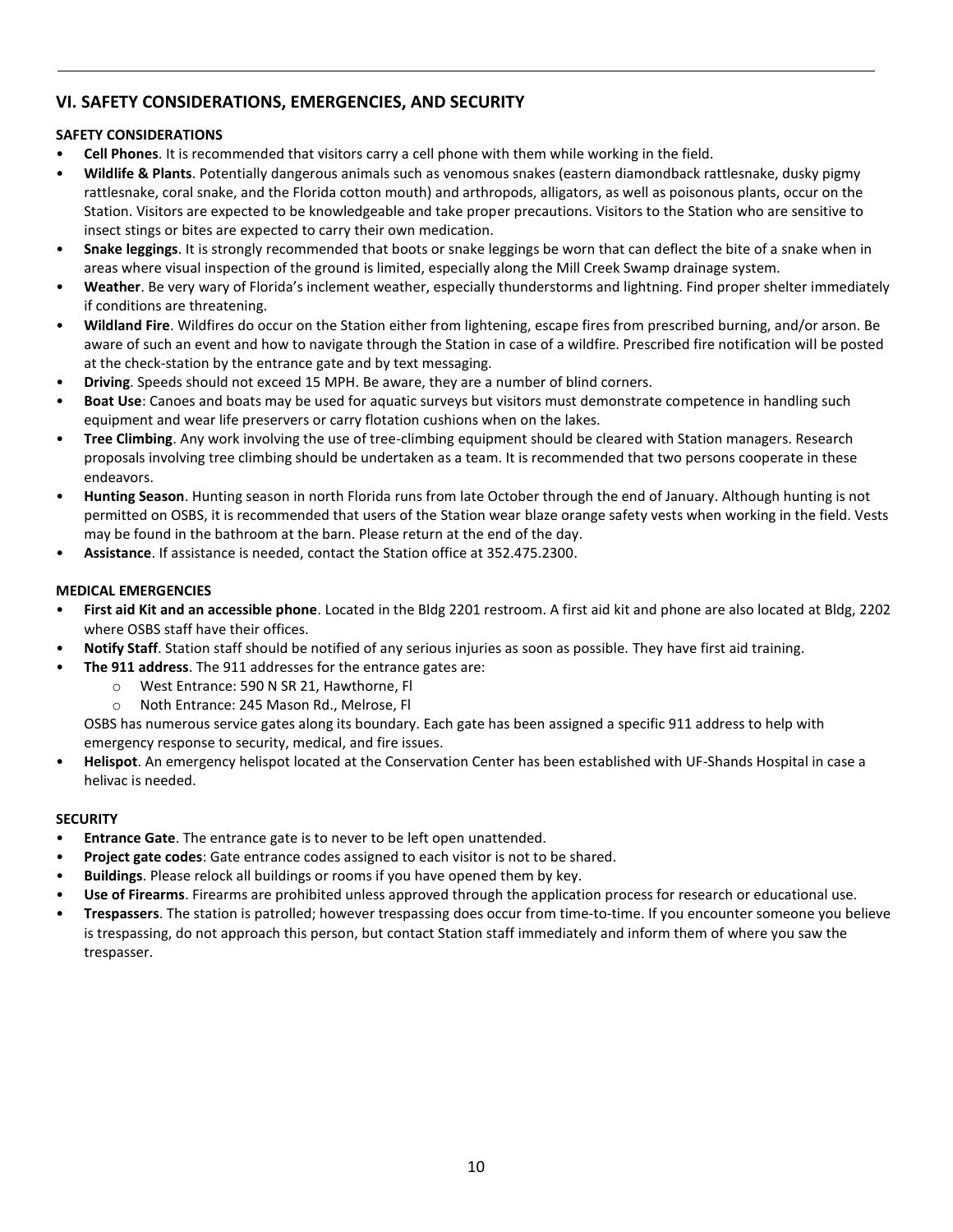

All users of the Ordway-Swisher Biological Station (OSBS) must abide by all University of Florida (UF) and OSBS policies while visiting the facility. The policies, procedures, and fees of OSBS are subject to change without prior notice. All visitors are responsible for observing any and all updates to UF and OSBS policies. Current OSBS policies can be found at http://ordwayswisher.ufl.edu/policies.htm. Violation of UF or OSBS policies may result in termination of projects and activities on the Station and may result in restrictions or prohibition of future use of the facility.

# **PRE-STATION USE REQUIREMENTS:**

- 1. **University of Florida DSR**. All research proposals involving work at the Station that are submitted through the University of Florida DSR should be signed off and approved by the Station Director on the DSR-1 form.
- 2. **Use Permit.** An appropriate application (Research, Education, or Special-Use) must be completed and approved prior to activity on the Station. Application forms may be obtained from http://ordway-swisher.ufl.edu/docs.htm. All relevant permits (institutional, state, federal) provided before a project can be reviewed for use of the Station and its resources.
- 3. **Student Projects.** Faculty members are required to complete a research application for each graduate/ undergraduate student study.
- 4. **Fee Schedule:** Use of the Station is subject to the Fee Schedule. The Fee Schedule may be reviewed at http://ordwayswisher.ufl.edu/docs.htm.
- 5. **Liability waiver:** Applicants not officially affiliated with UF must sign a liability waiver.
- 6. **Project Keys.** Projects that may require access to locked facilities must complete a key agreement form before keys are provided. All keys provided must be turned in at the completion of research and should not be given or loaned to other individuals.

# **STATION USE:**

- 7. **Access to Station.** Access to the Station is permitted with an approved use permit or prior arrangement with managers.
- 8. **Entrance Gates.** The Station has two entrance gates for users. Visitors will use these gates for entering and exiting the Station. The gate is to never be left open unless attended.
	- I. 245 Mason Rd., Melrose
	- II. 590 N SR 21, Hawthorne
- 9. **Visitor Registration.** Visitors are required to sign-in & out at the check Station located at both entrance gates each day the Station is used. The following information is required: Date, Full Name, # in party, Time in, Time out, Purpose of visit, Location(s) visiting (use Management Unit or Area ID).
- 10. **Station Speed Limit.** The speed limit throughout the Station is 15 MPH.
- 11. **On-site Lodging.** The station has a number of lodging options. Visitors staying overnight shall follow use guidelines for each specific facilities.
- 12. **Alcohol Beverages:** Following the UF Policy on alcohol beverages, alcohol beverages may not be served, consumed, or possessed at OSBS.
- 13. **Trash.** General trash generated by visitors may be deposited in designated containers in Bldg 2201 located at the Conservation Center. Classes/Groups using the station for more than 1 day are required to pack their trash out offsite.
- 14. **Recycling.** General recycling materials such as aluminum cans, plastic bottles, paper, and cardboard may be deposited in the designated containers located in Bldg 2201 at the Conservation Center.
- 15. **Off-road Vehicle Use.** No vehicle may leave designated roads without explicit permission by Station managers. To reduce impact to groundcover vegetation and soil erosion, vehicles should turn around at road or firebreak intersections instead of turning around into management units.
- 16. **Fire Breaks**. Fire breaks are not to be driven. Foot traffic is permitted.
- 17. **Collecting and Capturing of Species**: Capturing and collecting of species on the Station is prohibited without an approved OSBS permit.
- 18. **Hunting and Fishing.** Hunting and fishing are prohibited on the Station. Violation of this policy may result in cancellation of use of OSBS and arrest by law enforcement representatives.
- 19. **Use of Firearms.** Firearms are prohibited on the Station.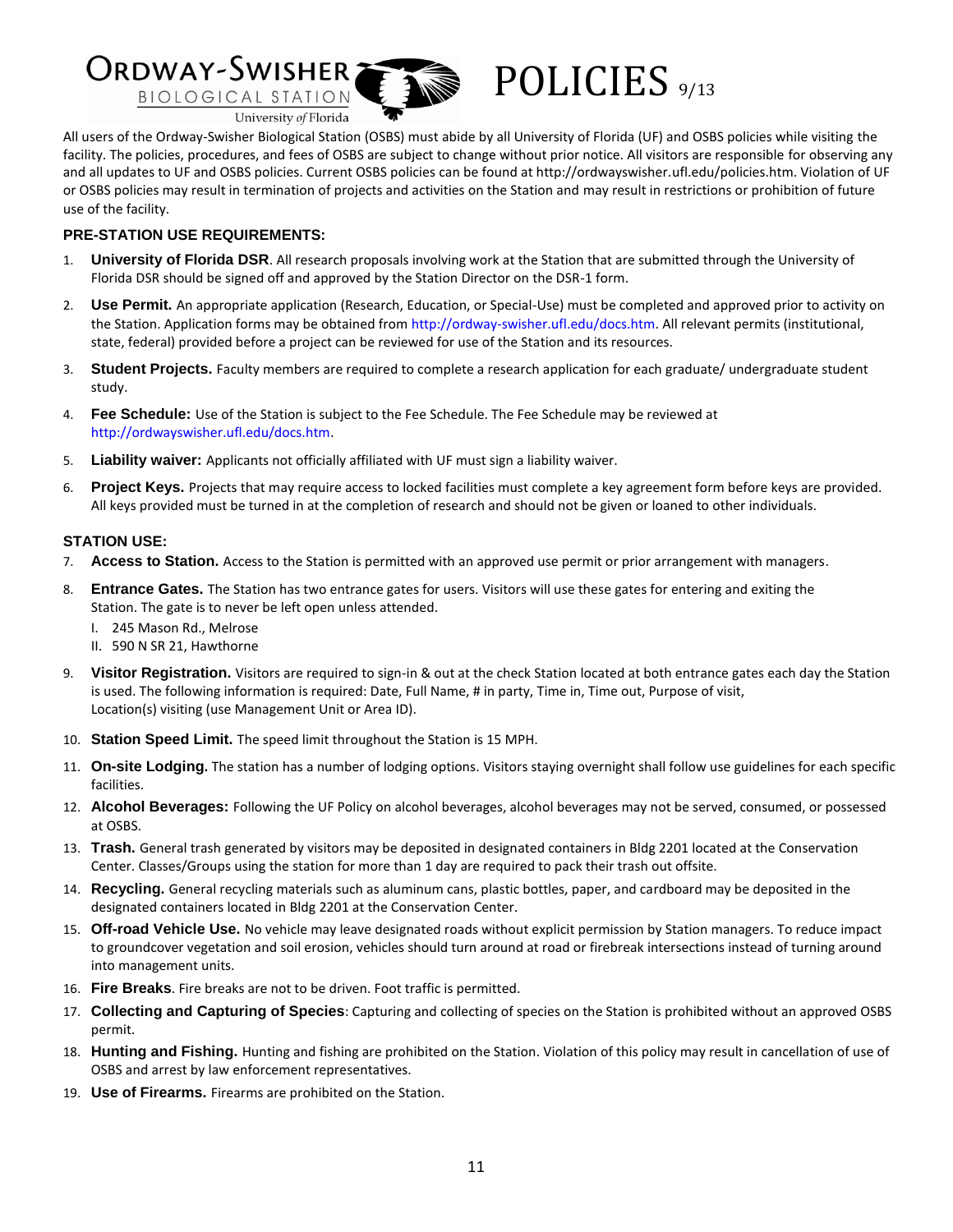- 20. **Recreation Use:** Recreational opportunities are available for users staying at OSBS lodging facilities. Walking, jogging, or bliking is permitted on interior roads, but not along the Station's boundary fence line. Swimming is permitted in Lake McCloud, but there are no life guards and alligators may be present.
- 21. **Domestic Animals**. Domestic animals (dogs, etc.) are not permitted on the Station, unless they are part of an approved research project, are necessary to help a disabled user, or have special permission from Station administration. Please notify the managers if you have a special need.
- 22. **Prescribed Fires.** When a controlled burn is being conducted at the Station, access to the burn area and bordering roads are closed to access. Once a burn has been conducted, the burn area is closed to access for 7 days post fire to let the area settle for safety reasons. The surrounding roads may be utilized.
- 23. **Cultural Artifacts.** Removal of any Native American or homesteader artifacts (e.g., arrowheads, pottery, etc.) is prohibited.
- 24. **Bldg 2202 Use.** Visitors wanting to use the classroom/kitchen/camping facilities at Bldg 2202 (Butler Bldg) are required to sign the Use Instructions Form.
- 25. **Biosecurity Measures.** Biosecurity is defined as practical steps that can be taken to minimize the spread of unwanted organisms. The Station will follow the following guidelines for biosecurity:
	- I. **Introduction of species**: The introduction or use of species not found on OSBS is prohibited without an approved OSBS permit.
	- II. **Removal of Wildlife for Research Purposes**: In order to minimize the transmission of wildlife diseases, projects that have been authorized to move wildlife off the Station will not be permitted to bring them back.
	- III. **Aquatic flora/fauna**. Aquatic flora/fauna must be removed from nets before they are moved between waters.
	- IV. **Use of Aquatic Sampling Equipment.** All aquatic sampling equipment (nets, dredges, etc) shall be cleaned with a 5% bleach solution between use in other lakes/ponds/streams.
	- V.**Use of Boats.** To reduce introduction of exotic species into the lakes and ponds, outside canoes and boats are prohibited from being used unless an individual receives written permission from Station managers. The Station has boats and canoes that are available for use. A minimum of 2 floatation devices must be present in a boat when being used.
- 26. **Use Locations.** Only use locations approved under the appropriate OSBS permit may be used for the designated activities.
- 27. **Changes in Activities.** Requests for any change from permitted activities (e.g., study location, personnel, species of focus, sample collection, project time-line, impact to habitats-species- environment, OSBS resources needed, etc.) must be submitted in writing for review prior to enacting the change. Updates to institutional (IACUC, ARC, etc), state, federal permits shall be provided to OSBS managers at the time of their approval.
- 28. **Use of Marking Material.** Projects needing the use of flagging or marking material must be approved with managers to ensure that multiple projects on the Station are not using the same color/pattern. All flagging and other equipment is to be removed once the activity has been completed unless otherwise agreed upon by Station managers.
- 29. **Removal of Equipment.** Once a project or class activity has been completed, all equipment shall be removed from OSBS unless otherwise agreed upon by Station managers.

# **USE OF STATION EQUIPMENT:**

- 30. **Station Vehicles.** Designated Station vehicles are available for use on an available basis and may be subject to the Station's fee schedule. They may not to be driven unless permission has been obtained from managers. When using state vehicles, users must complete mileage log stored in each vehicle.
- 31. **Station Boats.** Canoes, jon boats, and v-haul boats are available for use on an available basis and may be subject to the Station's fee schedule.
- 32. **Other Station Equipment.** Permission must be obtained from managers before borrowing any equipment. Equipment loaned for studies using OSBS wholly or partly and may be subject to the Station's fee schedule.

# **POST-PROJECT REQUIREMENTS:**

- 33. **Acknowledgement in Publications.** Publications resulting from the use of the Station must acknowledge the University of Florida and the Ordway-Swisher Biological Station.
- 34. **Copies of Publications.** Electronic copies of all publications including theses and dissertations generated from work will be provided to Station managers.
- 35. **Data Management.** Researchers may be required to provide a hard and soft copy of data sets derived from work on theStation, which will be archived at the Station.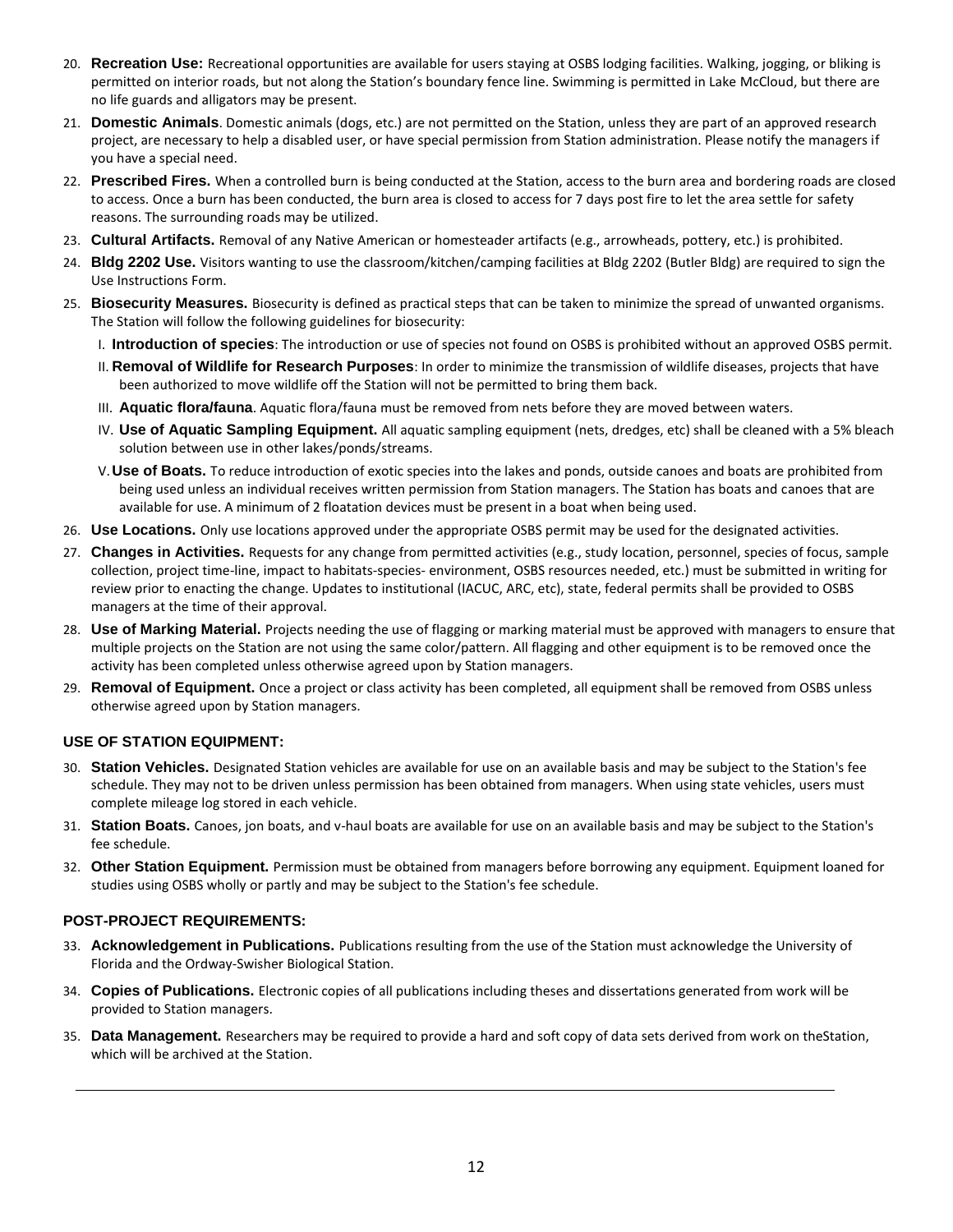**Station Fee Schedule** (5/14)

The Station has established a fee schedule for resources and services to help recoup some of the maintenance costs of these items. Availability of some `items may be limited due to use by others, damage, or be under repair. The cost of equipment or facility damage repair or replacement will be the responsibility of the borrower. A fee reduction or waiver may be requested. Please provide a written request for a fee reduction or waiver when submitting use application.

A 1.61% overhead fee is applied to each fee invoice. This fee is subject to change.

Iniversity of Florida

### **RESEARCH USE FEE:**

Description: A use fee based on use days is accessed against all approved research projects in order to assist with general maintenance upkeep costs.

Fee:

0-20 days/year use and to maintain an active project - \$50.00/year

**ORDWAY-SWISHER** 

BIOLOGICAL STATION

21-75 days/year use - \$150/year

**36 person multi-use classroom.** 

- 76+ days \$250/year
- Project needing to establish long-term use of the Station may be subject to a different fee based on the level of use and impacts.

### **CLASSROOM USE @ DUKE CAMPBELL BUILDING (Bldg 2202)**

Description:

- Audio system
- Training tables/chairs
- Network printer
- Television & DVD/VCR Digital projector & video screen
- Restrooms and a shower
- Full kitchen (oven, microwave, refrigerator, sink, pots/pans/dishes/cups).

Wireless Internet access

**•** Conference phone

Facility Uses: Classroom for field courses; departmental retreats, social gatherings (restricted to UF community). Fee: It is suggested that UF instructors cover OSBS use fees through establishing a lab fee.

 $\frac{1}{2}$  \$40.00/day

Note: The Station does not have custodial staff or convenient waste disposal capabilities. A \$50.00 clean-up fee will be charged if the following requirements are not observed:

- **All trash generated from visit is removed from Station.**
- Bathroom(s) & kitchen are cleaned after use.
- Food is removed from refrigerators.
- Carpets are vacuumed.
- Faculty will be responsible for clean-up fee for classes.

#### **VEHICLES**

Description: Field trucks for transportation supporting research and teaching activities.

Fee: \$30.00/day/truck

Availability: When available

Restrictions:

- Vehicles cannot leave the Station.
- Users must follow UF policies regarding operation of state vehicles.
- Repair of vehicles damaged will be the responsibility of the borrower (researcher) or course faculty.
- Trash is removed from vehicles after use.

Note: It is recommended that courses look into using their department's or unit's vehicle fleet first before utilizing the Station's vehicles.

#### **LODGING**

### **COFRIN COTTAGE**

Description: Lodging at OSBS is available year-round at the Cofrin cottage for Station users. The cottage can accommodate up to three guests, with single occupancy per room. The cottage is fully furnished with ac/heat, a shared bath, full kitchen (including microwave), washer & dryer, and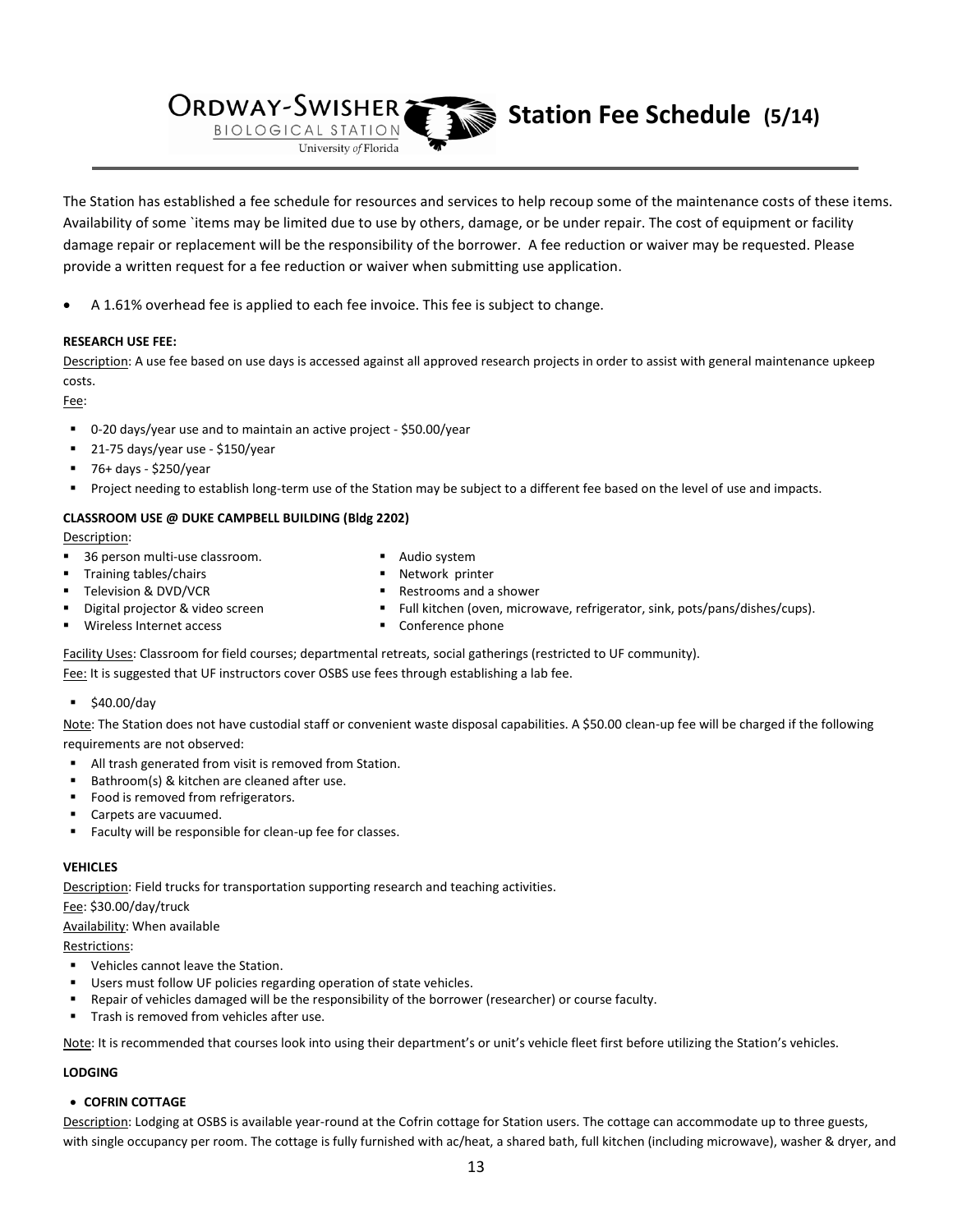a beautiful screened porch overlooking Long Pond. Each guest room has a twin captain's bed, closet, bureau, writing table, and a television. Residents are responsible for keeping the cottage neat and orderly during their stay. Cooking is permitted. Internet access is not available at the cottage, but is available at the Conservation Center.

### Cottage Fee:

| <b>Use Rate Tiers</b> | Per Room   | <b>Full Cottage</b> |
|-----------------------|------------|---------------------|
| Use Rate: 1-2 days    | \$40/night | \$120/night         |
| Use Rate: 3-4 days    | \$35/night | \$105/night         |
| Use Rate: 5-6 days    | \$30/night | \$90/night          |
| Use Rate: 7+ days     | \$25/night | \$75/night          |

## Guidelines for cottage use.

- Check-in: 12:00 PM, Check-out: 10:00 AM. These hours may be flexible depending on use level. Check with Office Manager when scheduling your visit.
- The cottage is stocked with an initial supply of toilet paper, trash bags, and dish soap.
- In each guest room: Two sets of bed linens, towels, and wash rags are provided.
- The kitchen is fully stocked with dishware and cookware. Guests are expected to wash dirty dishes and cookware before leaving. A \$20 charge will be added if not completed.
- Use of the fireplace is prohibited.
- Before leaving, please:
	- o Remove garbage from kitchen and bathroom and place in garbage can outside.
	- o Remove food items from refrigerator and cabinets.
	- o Strip beds and place dirty bed linens, dirty towels, and dirty washcloths on the bathroom floor.
	- o Notify Office Manager of any damages or issues during your stay.

#### **CYPRESS BUNKHOUSE**

Description: Group lodging at OSBS is available year-round at the Station's Cypress bunkhouse. The bunkhouse can accommodate up to eight guests, with multiple occupancy per room. The facility is fully furnished with ac/heat, two full bathrooms, full kitchen (including microwave & oven), washer & dryer, TV and DVD player. Residents are responsible for keeping the bunkhouse neat and orderly during their stay. Internet is not provided, but is available at the Conservation Center. A minimum of 4 persons are required to reserve the facility.

#### Fee:

| Use Rate               | <b>Additional Guests</b>                  |
|------------------------|-------------------------------------------|
| $$100/night/4$ guests* | \$25/night/person up to 8 person capacity |

\* A minimum of 4 persons is required to reserve bunkhouse.

## Guidelines for bunkhouse use.

- Check-in: 12:00 PM, Check-out: 10:00 AM. These hours may be flexible depending on use level. Check with Office Manager when scheduling your visit.
- The cottage is stocked with an initial supply of toilet paper, trash bags, and dish soap.
- Each bed: Two sets of bed linens, towels, and wash rags are provided.
- The kitchen is fully stocked with dishware and cookware. Guests are expected to wash dirty dishes and cookware before leaving. A \$20 charge will be added if not completed.
- Use of the fireplace is prohibited.
- Before leaving, please:
	- o Remove garbage from kitchen and bathroom and place in garbage can outside.
	- o Remove food items from refrigerator and cabinets.
	- o Strip beds and place dirty bed linens, dirty towels, and dirty washcloths on the bathroom floor.
	- o Notify Office Manager of any damages or issues during your stay.

#### **RV CAMPING**

Description: OSBS has a three (3) site RV campground. Each site has 20/30/50AMP power, water & sewer hookups, fire pit, and picnic table. Fee:

o \$20/night

Availability: 1-2 of the sites are reserved for Work Campers employed at OSBS from Oct-Mar. Sites are available to researchers when not occupied.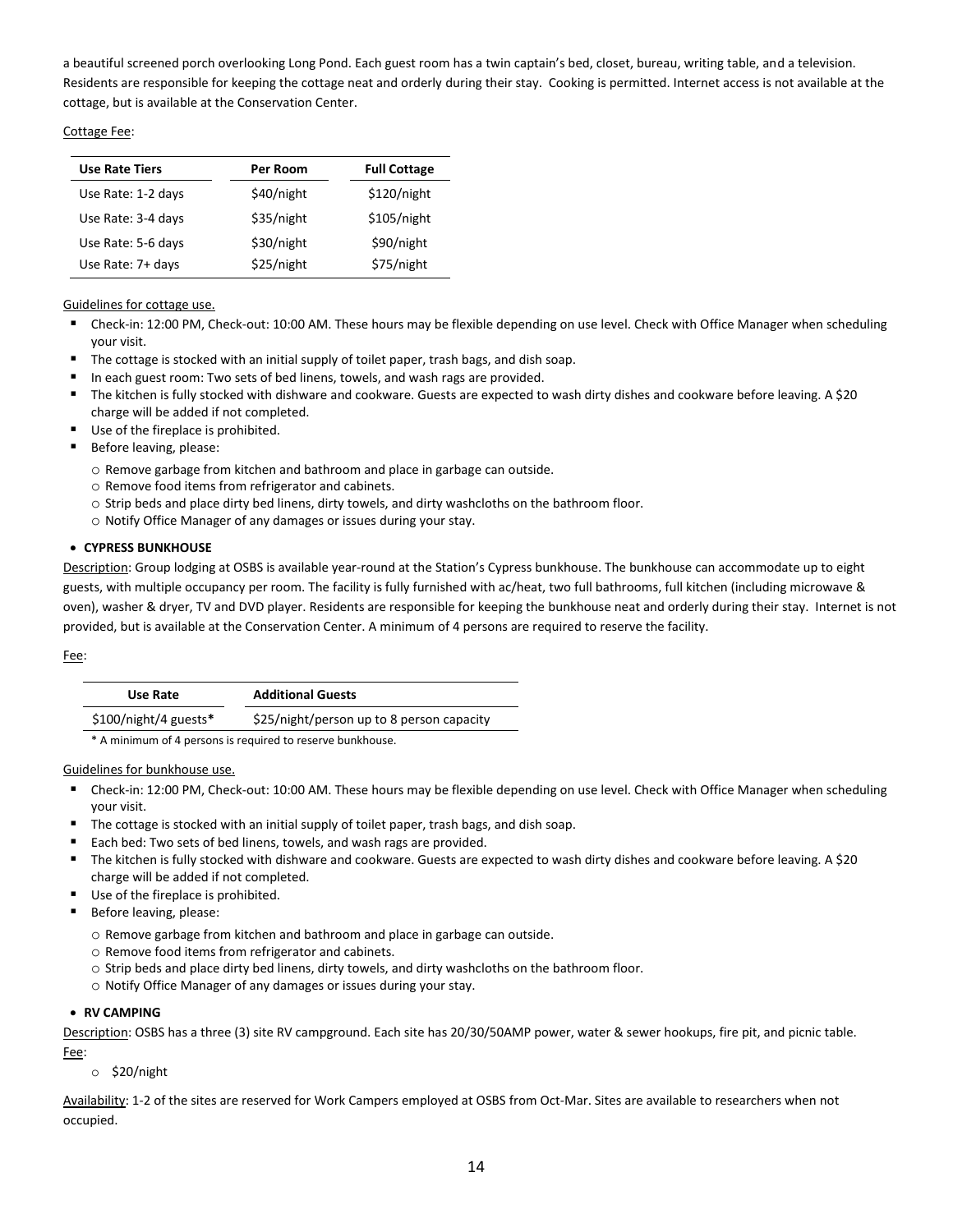## **TENT CAMPING**

Description: The Station has two rustic campsites (no power).

Fee:

- o Researchers \$10/night/person. The project PI is responsible for collecting and submitting the individual fees from accompanying group members.
- o UF Courses No charge\*. A UF faculty member or TA must accompany classes wishing to camp. UF& Station policies must be observed.

Note: A \$50.00 clean-up fee will be charged if the following are not observed:

- All trash generated from visit is removed from Station.
- Bathroom(s) are cleaned from use.
- Food is removed from refrigerators.
- **Faculty will be responsible for clean-up fee for classes.**

#### **PRESCRIBED FIRE SERVICES**

Description: Planning and conducting Rx fire in support of research projects and UF courses.

Fee:

- Burn crew and supporting equipment: \$1,500/day. Fee may be reduced if qualified fire personnel are provided by researcher to supplement staff.
- Rental of fire water equipment (if available)
	- o Type 6 engine: \$40/day
	- o ATV/UTV: \$25/day
- UF courses: No charge\*

\*Instructors should understand that there is no guarantee a burn will be conducted on a planned date. This will depend on obtaining a burn authorization from DOF, weather, availability of PPE for students, and the schedule of staff and qualified fire personnel on planned dates.

### **HEAVY EQUIPMENT SERVICES**

Description: Heavy equipment (tractors, loader/backhoe) and operator.

Fee:

 $\overline{\phantom{a}}$ \$25/hour

### **HANDHELD RADIOS W/ REPEATER ACCESS**

Fee:

**515/two radios/day** 

### **TRIMBLE GEO Explorer 6000 GPS RECEIVER**

Description: Real-time DGPS, capable of < 1.0 m accuracy.

Fee:

- Researchers: \$20.00/day
- **UF courses: None**

#### Restrictions:

- **Equipment cannot leave the Station.**
- The repair or replacement cost of equipment damaged, broken beyond repair, or lost will be the responsibility of the borrower.

For billing questions regarding this fee schedule, please contact the Office Manager Vickie Hall at vickiev@ufl.edu.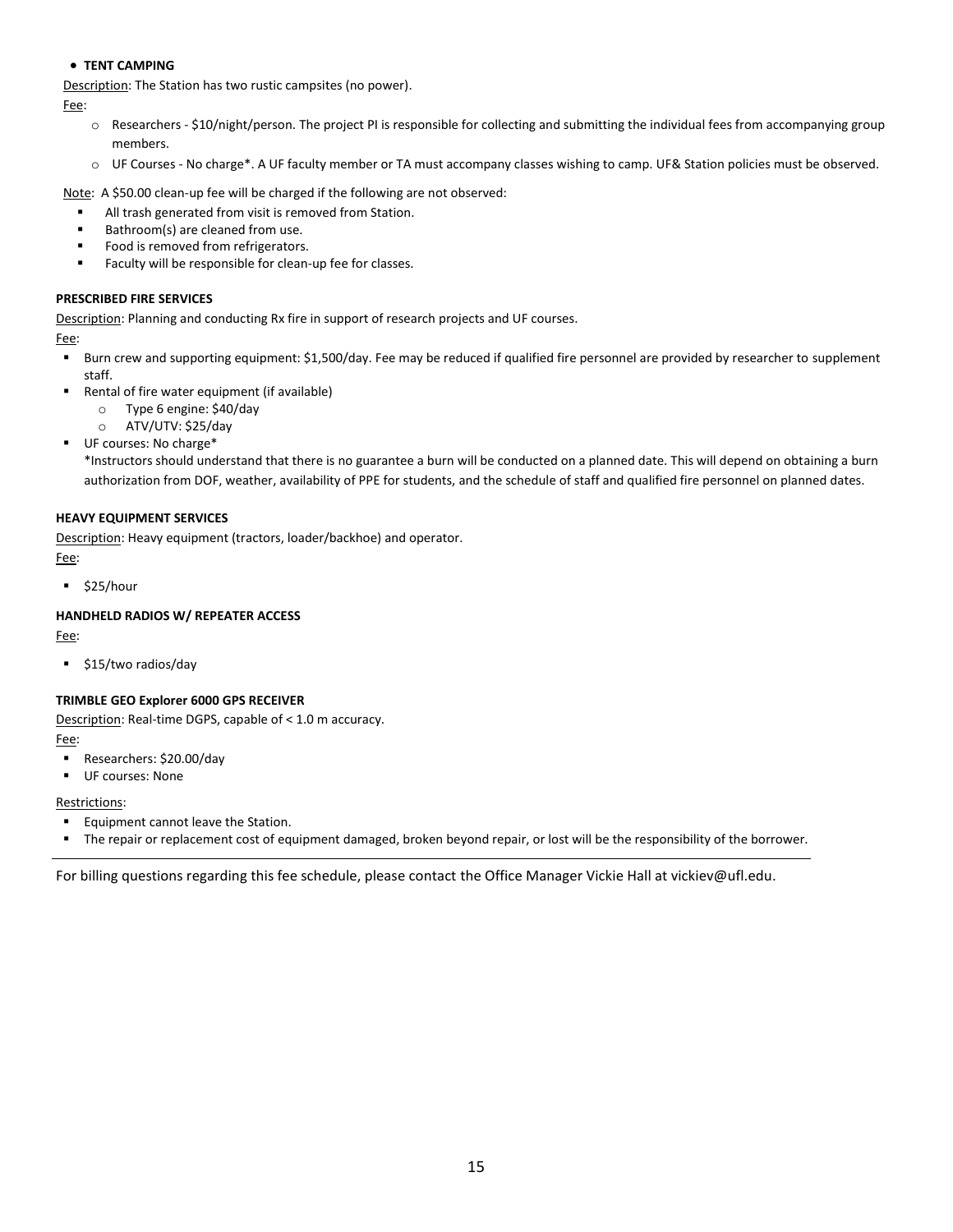#### **OSBS User Guide - v.09/15**

# **GENERAL RELEASE OF LIABILITY, WAIVER OF CLAIMS, EXPRESS ASSUMPTION OF RISKS, AND HOLD HARMLESS AGREEMENT ORDWAY–SWISHER BIOLOGICAL STATION**

In consideration of being granted a non-exclusive license to enter upon, and engage in activities on, the property, I hereby agree as follows:

I, \_\_\_\_\_\_\_\_\_\_\_\_\_\_\_\_\_\_\_\_\_\_\_\_\_\_\_\_\_\_\_, for myself and my estate, heirs, administrators, executors, and assigns, hereby release, discharge and hold harmless the State of Florida, the State Board of Governors, the State Board of Education, the University of Florida Board of Trustees (the "University") and their officers, directors, employees, representatives, agents, and volunteers (collectively, the "Releasees"), for, from and against any and all liability and responsibility whatsoever, however caused, for any and all damages, claims, or causes of action that I, my estate, heirs, administrators, executors, or assigns may have for any loss, personal injury, death, or property damage arising out of, connected with, or in any manner pertaining to my activities on the property, WHETHER CAUSED BY THE NEGLIGENCE OF THE RELEASEES or otherwise.

I fully understand that there are potential risks and hazards associated with entering on and engaging in activities on the property, including, but not limited to, possible injury or loss of life. I further understand that this is undeveloped property upon which dangerous animals may be present and I may be interacting with, or coming into contact with, persons that are not associated with or under the control or supervision of the Releasees. Despite the potential risks and hazards associated with my activities on the property, I wish to proceed, and freely accept and assume all risks and hazards that may arise from my activities on the property, WHETHER CAUSED BY THE NEGLIGENCE OF RELEASEES or otherwise. I acknowledge that my activities on the property are purely optional, that I requested this license, and that I am freely and voluntarily participating in the activities.

I agree to comply with all laws, orders and regulations of any governmental authorities having jurisdiction over the subject property, including, without limitation, any law, statute, rule, regulation, ordinance, code, or policy now or hereafter in effect relating to endangered species, game management, the environment, health, safety. I further agree to comply with any rules that the University may impose regarding my activities on the property, including but not limited to, notifying the University when I will be present on the property. Further, I agree to take all reasonable steps to protect the subject property from any damage other than ordinary wear and tear caused by my activities thereon.

Lastly, I agree to defend, indemnify, and hold harmless the Releasees from any judgment, settlement, loss, liability, damage, or costs, including court costs and attorney fees for both the trial and appellate levels, that Releasees may incur as a proximate result of any negligent or deliberate act or omission on my part during my activities on the property.

In signing this agreement, I acknowledge and represent that I have read and understand it; that I sign it voluntarily and for full and adequate consideration, fully intending to be bound by the same; and that I am at least eighteen (18) years of age and fully competent.

**I HAVE READ THIS AGREEMENT, UNDERSTAND THAT I AM GIVING UP SUBSTANTIAL RIGHTS BY SIGNING IT, AND VOLUNTARILY AGREE TO BE BOUND BY IT.**

| NAME (PRINTED)           |  |
|--------------------------|--|
|                          |  |
| SIGNATURE                |  |
|                          |  |
| <b>DATE</b>              |  |
|                          |  |
|                          |  |
|                          |  |
| WITNESS (PRINTED)        |  |
|                          |  |
| <b>WITNESS SIGNATURE</b> |  |
| <b>DATE</b>              |  |
|                          |  |